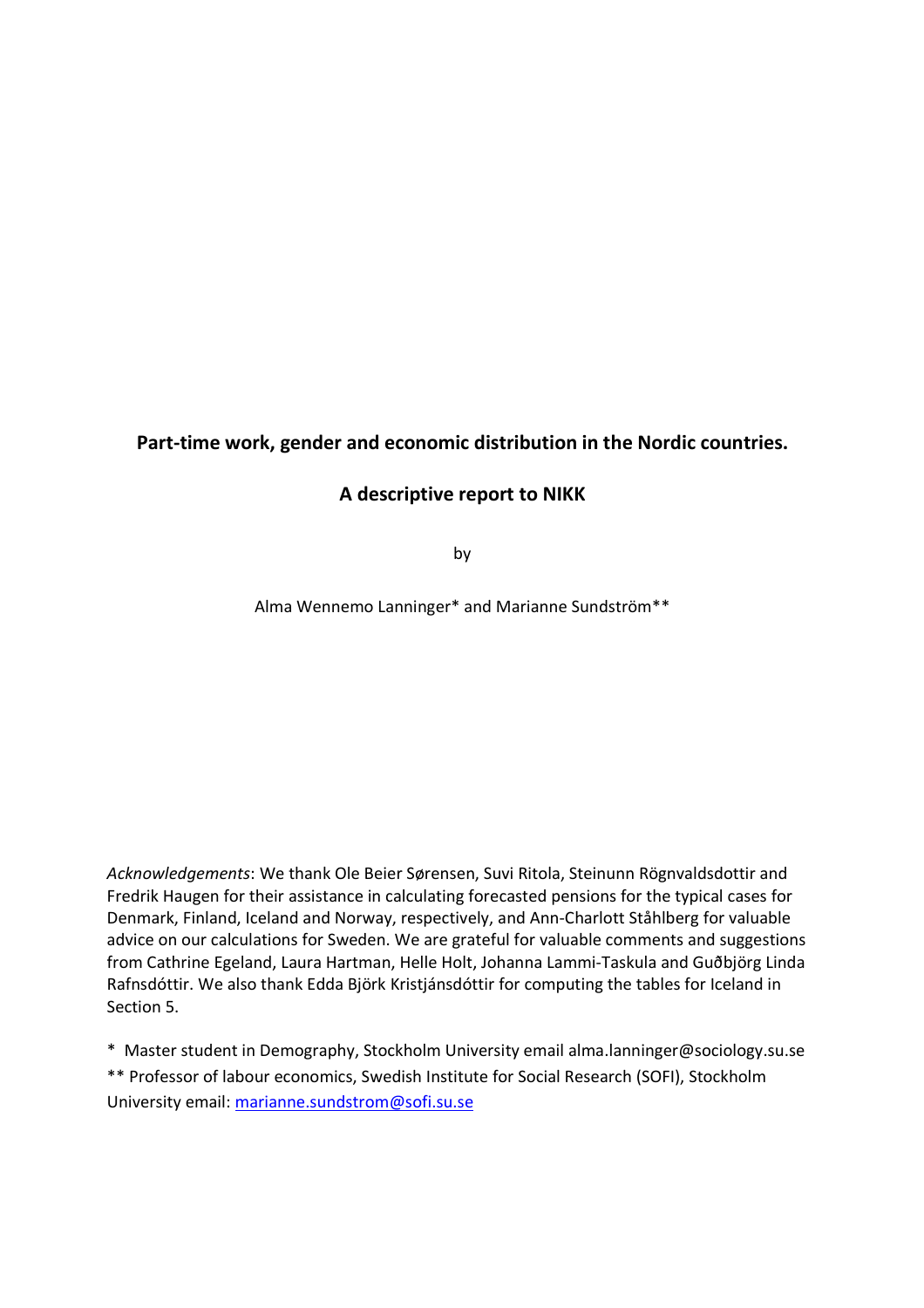## **Contents**

| 1. Introduction                                                             | Page<br>3 |
|-----------------------------------------------------------------------------|-----------|
|                                                                             |           |
| 1.1 Purpose and motivation                                                  | 3         |
| 1.2 Definition of part-time work                                            | 4         |
| 1.3 Limitations                                                             | 5         |
| 1.4 Outline                                                                 | 5         |
| 2. Trends in part-time work in the Nordic countries                         | 6         |
| 2.1 Full-time and part-time work among women and men in 1995-2012           | 6         |
| 2.2 Involuntary part-time work among part-time working women and men        | 10        |
| 2.3 Reported reasons for working part time                                  | 14        |
| 2.3.1 Introduction                                                          | 14        |
| 2.3.2 Women's reported main reasons for working part time                   | 14        |
| 2.3.3 Men's reported main reasons for working part time                     | 17        |
| 3. Forecasted pensions for typical cases of full-time and part-time workers | 20        |
| 3.1 Typical cases--construction and assumptions                             | 21        |
| 3.2 Results                                                                 | 22        |
| 4. Compositional differences                                                | 26        |
| 4.1 Introduction                                                            | 26        |
| 4.2 Gender                                                                  | 26        |
| 4.3 Age-distribution                                                        | 27        |
| 4.4 Education                                                               | 29        |
| 5. Feelings about economic situation and work                               | 30        |
| 5.1 Satisfaction with pay                                                   | 30        |
| 5.2 Economic problems                                                       | 32        |
| 5.3 Job satisfaction and life satisfaction                                  | 35        |
| 6. Concluding discussion                                                    | 37        |
| References                                                                  | 41        |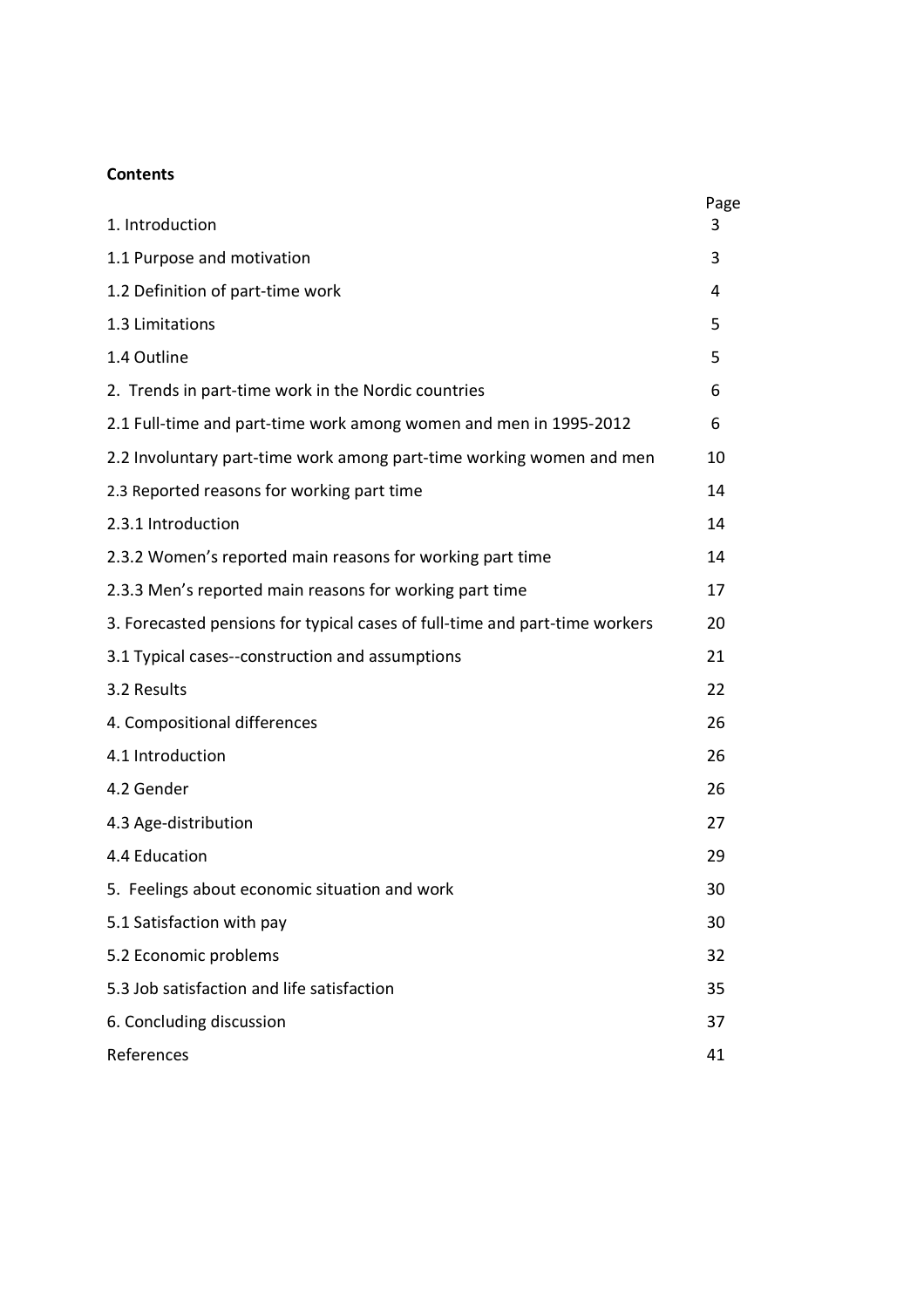#### **1. Introduction**

<u>.</u>

#### **1.1 Purpose and motivation**

The purpose of this report is to provide a description of part-time employment among women and men in the Nordic countries with particular regard to the labour-market and economic situation of part-time workers as compared to full-time workers. This is motivated from the perspective of gender equality since in these countries part-time work is much more common among women than among men. Also, it should be interesting to compare the Nordic countries in this regard since they are generally seen as forerunners when it comes to gender equality. This should be particularly valuable since to our knowledge there is no previous comparative study of full-time and part-time work among women and men in all the five Nordic countries. $<sup>1</sup>$ </sup> Moreover, we know of no study, for any country, comparing male part-time workers with male full-time workers as well as with female part-time workers.

With this aim we begin by providing an overview of the levels and developments of fulltime and part-time work among women and men in the five Nordic countries over the period 1995-2012 using group-level data from Eurostat.<sup>2</sup> We then present the trends and extent of involuntary part-time work, that is, those who declare that they work part time because they could not find a full-time job, and relate these to the changes in the rate of unemployment in the same period. We do so because involuntary part-time work has previously been found to be correlated with unemployment. Next, we turn to the reported reasons—could not find a fulltime job as well as other reasons—for working part time among women and men and investigate whether these reasons changed between 2007 and 2012 in the five countries.

After that we examine the long-term economic consequences of part-time work in terms of forecasted total pensions, analysing how part-time work during a period of life affects total pensions as compared to life-long full-time work. In order to obtain comparable cases for the five countries we constructed a couple of typical cases of full-time and part-time employees, the

 $^1$  Studies comparing some of the countries have been made for subgroups of the population; see for example Rønsen and Sundström (2002) which compares Finland, Norway and Sweden with regard to women's return to fulltime and part-time work after the birth of the first and second child, respectively.

 $2$  Eurostat is the statistical office of the European Union. Its aim is to compile comparative statistics from the European countries. http://epp.eurostat.ec.europa.eu/portal/page/portal/eurostat/home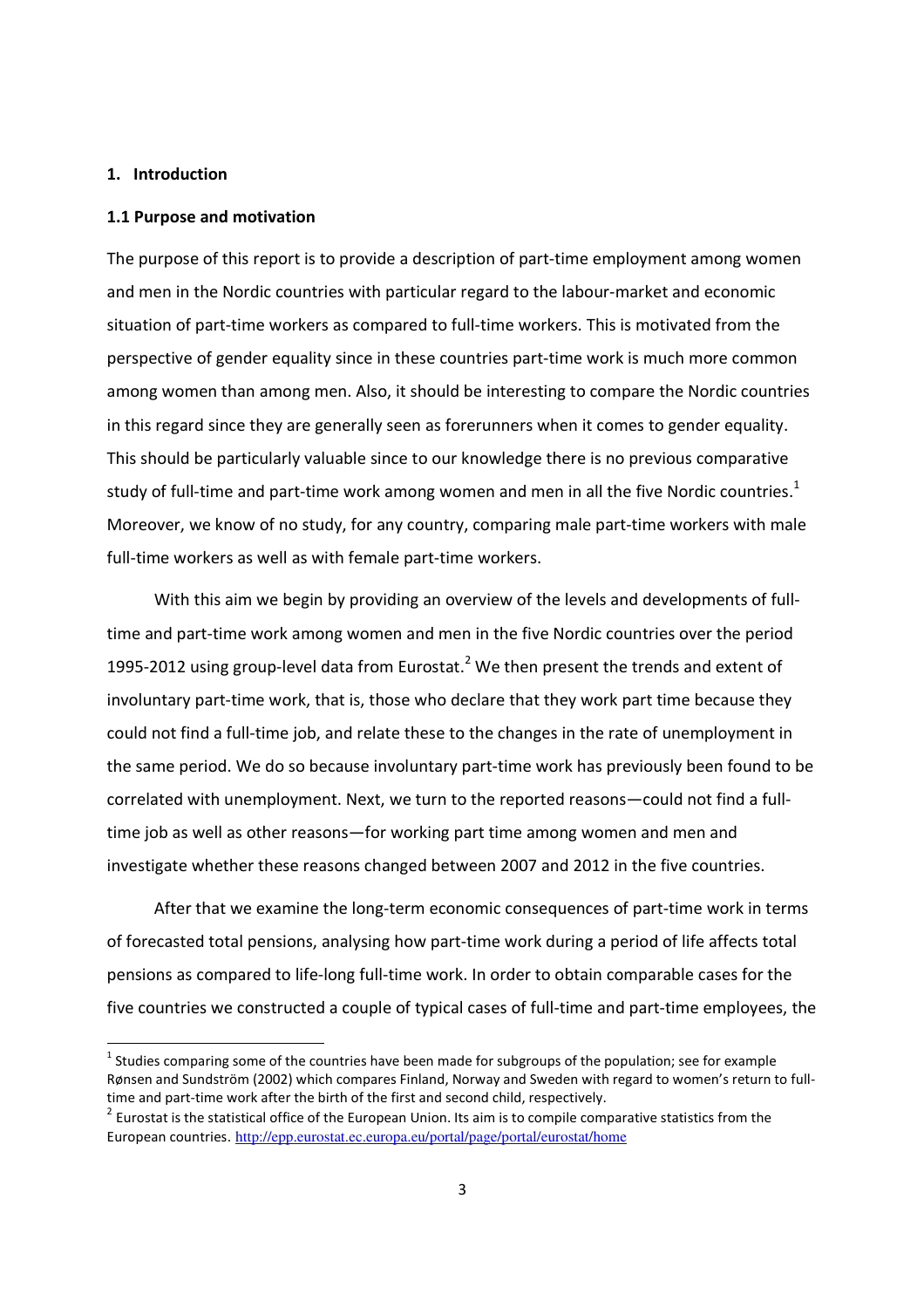same for all countries, and made a minimum number of simplifying assumption. We have computed the forecasted pensions for Sweden but have had help from national experts to compute pensions for the other countries.

Finally, we use individual-level data from the European Social Survey (ESS) to study how full-time and part-time working women and men in Denmark, Finland, Norway and Sweden experience and feel about their income level and economic situation.<sup>3</sup> For Iceland we present similar information on two questions based on another data source. This examination is preceded by a section describing the composition of our ESS-sample in terms of gender, age and education. The advantages for our purpose of using the ESS-data are that the respondents in the four countries have been asked exactly same questions, data are relatively recent and we can define full-time and part-time work in the same way for the four countries.

#### **1.2 Definition of part-time work**

<u>.</u>

At first glance defining part-time employment seems simple; one could, for example, classify all those who do not work full time as part-time workers. However, in a cross-country study one is faced with the problem that the standard workweek differs across countries. Thus, in Denmark the standard workweek is 37 hours and in Norway 37.5 hours while it is 40 hours in Finland, Iceland and Sweden. Also, when we use data from Eurostat we have to use its definitions. Thus, for Iceland, Norway and Sweden, Eurostat defines part-time employment as work of 1-34 contracted hours per week, while for Denmark and Finland the distinction between part-time and full-time work is based on the respondent's answer to the questions "Do you work full time? Do you work part time?" However, as mentioned, when using the ESS-data we can define part-time work in the same way for the four countries and have chosen to follow the ILO standard of classifying those who had contracted weekly hours of 35 or more as full-time workers and those who had contracted weekly hours of less than 35 as part-time workers.<sup>4</sup> This

 $^3$  ESS has collected data for several European countries but not all, for example, not for Iceland. ESS was established in 2001. The first survey was conducted in 2002 and since then it has been held every second year. The survey is directed by a scientific board and has been used in much research. The aim of the cross-national surveys is mainly to explain interactions between changing institutions and behavioural patterns as well as attitudes and beliefs in the European population. http://www.europeansocialsurvey.org/

 $4$  Contracted hours are the number of hours of work per week that the employee ordinarily works. Thus, overtime is excluded.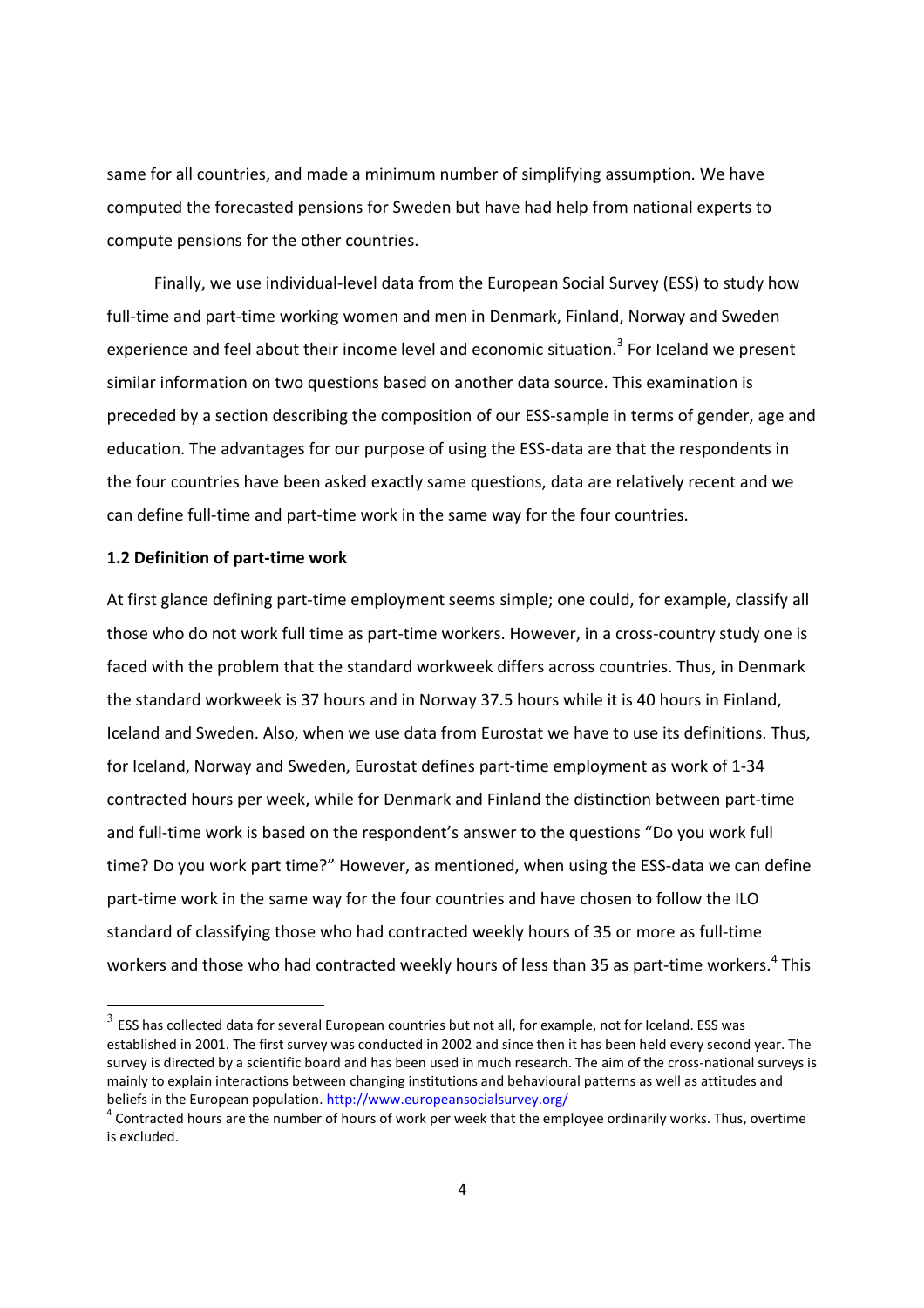means that in Denmark and Norway some persons who are classified as part-time workers are working nearly full time. On the other hand, in Finland and Sweden some part-time workers may be classified as full-time workers.

#### **1.3 Limitations**

Our study focusses on the labour-market and economic situation of individual women and men, not on the implications of part-time work for social groups or society as whole. Further, while there is a large Nordic and international literature on various aspects of part-time work, it is not within the scope of this report to survey that literature (interested readers may see, for example; the country reports in Blossfeld and Hakim 1997; Halldén, Gallie and Ying 2012 and the references in there). Neither is it within the scope to summarise what we already know about part-time work in the Nordic countries (for a survey of some aspects of Nordic part-time work, see Albertsen et al 2008). Furthermore, when it comes to the economic situation of parttime workers, some immediate aspects are rather obvious, for example, lower earnings than full-time workers in the same job and lower sick pay. But part-time workers also have more leisure and time for household production, possibly resulting in lower expenditures on, for example, child care and food, which we cannot investigate. How the wages of part-time workers change over time compared with those of full-time workers is an interesting issue, but answering it requires the use of panel data and, thus, a much more ambitious approach than ours.

#### **1.4 Outline**

The outline of the report is the following: In the next section we discuss the levels and trends in full-time and part-time work among women and men in the Nordic countries in 1995-2012. Trends in involuntary part-time work in the same period are also described as well as the reported reasons for part-time work among women and men in 2007 and 2012. Section 3 presents and compares the forecasted pensions for the typical cases in Denmark, Finland, Iceland, Norway and Sweden. Section 4 describes the characteristics of female and male fulltime and part-time employees in Denmark, Finland, Norway and Sweden using data from the ESS. In Section 5 we present our findings on how female and male full-time and part-time

5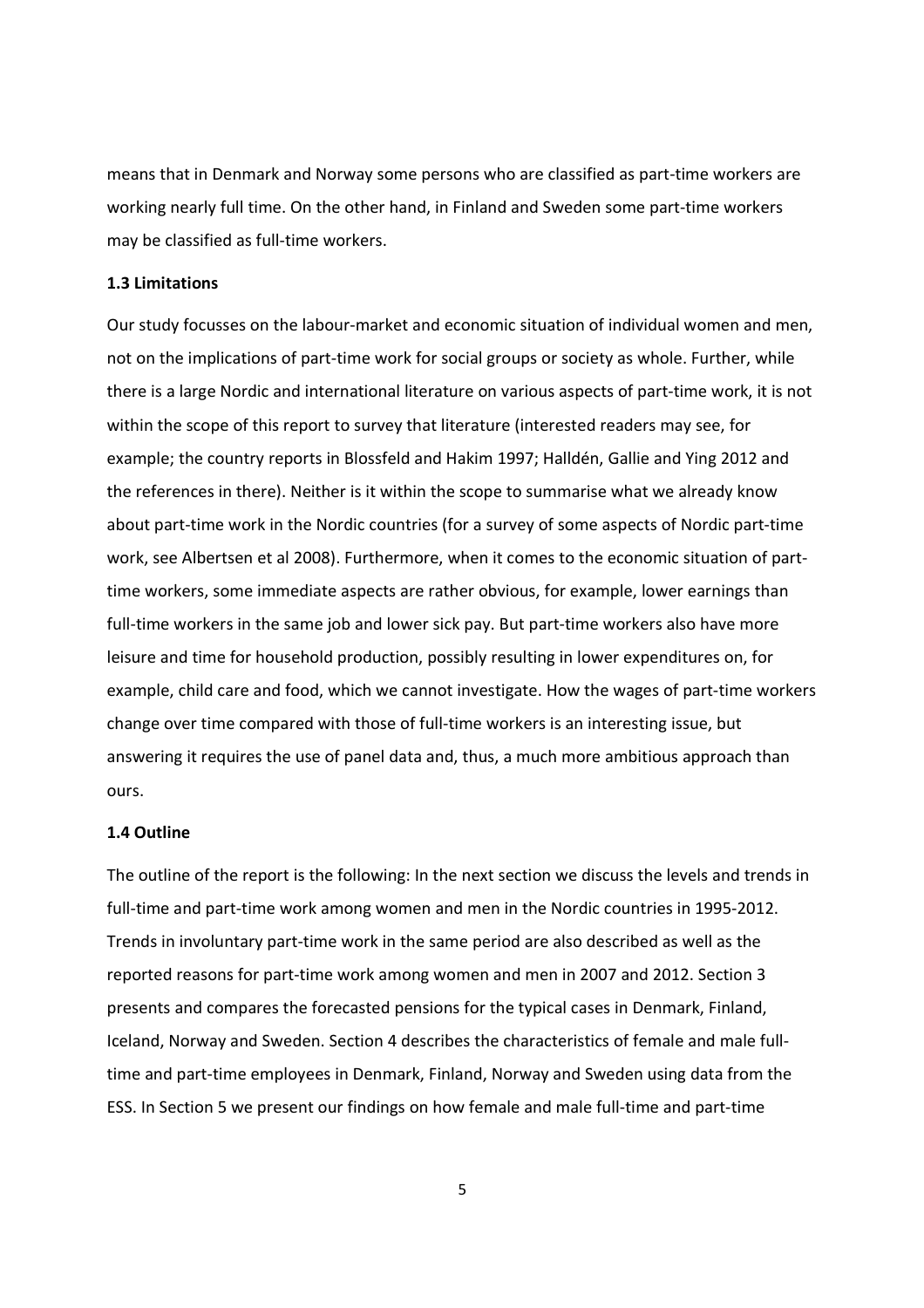employees in Denmark, Finland, Norway and Sweden experience their economic situation using data from ESS. The report ends by a concluding discussion (Section 6).

#### **2. Trends in part-time work in the Nordic countries**

#### **2.1 Full-time and part-time work among women and men in 1995-2012**

In this section we examine the levels and trends in part-time work among employed women aged 25-64 years in the Nordic countries from 1995 to 2012 using data from Eurostat.<sup>5</sup> The computed percentages are annual averages and include only employees, except for Sweden where data come from the Swedish labour force surveys<sup>6</sup> and for the years 1995-2004 include only employees but for 2005-2012 also self-employed persons. We focus on the population in active working ages, that is, persons aged 25-64 years, because we do not want the trends to be influenced by changes in work patterns among students and persons of retirement age.

We start by looking at the situation in 2012 when it comes to percentages of part-time workers among employed women and men in the Nordic countries in Figure 1A. The wellknown gender difference is evident in all countries but is smallest in Finland. Thus, we see that the fraction of female part-time workers was highest in Norway, about 36 per cent, followed by Sweden at about 31 per cent and Denmark at about 29 per cent, Iceland at 26 per cent and Finland at a much lower level, about 15 per cent. Among employed men Norway also had the highest fraction of part-time workers, about 10 per cent, and Iceland had the lowest, about 6 per cent.

<u>.</u>

 $<sup>5</sup>$  The definition of part-time work used by Eurostat is discussed in Section 1.2.</sup>

 $^6$  We use the labour force surveys for Sweden since there seems to be mistakes in the Eurostat-data for Sweden in 2001-2004.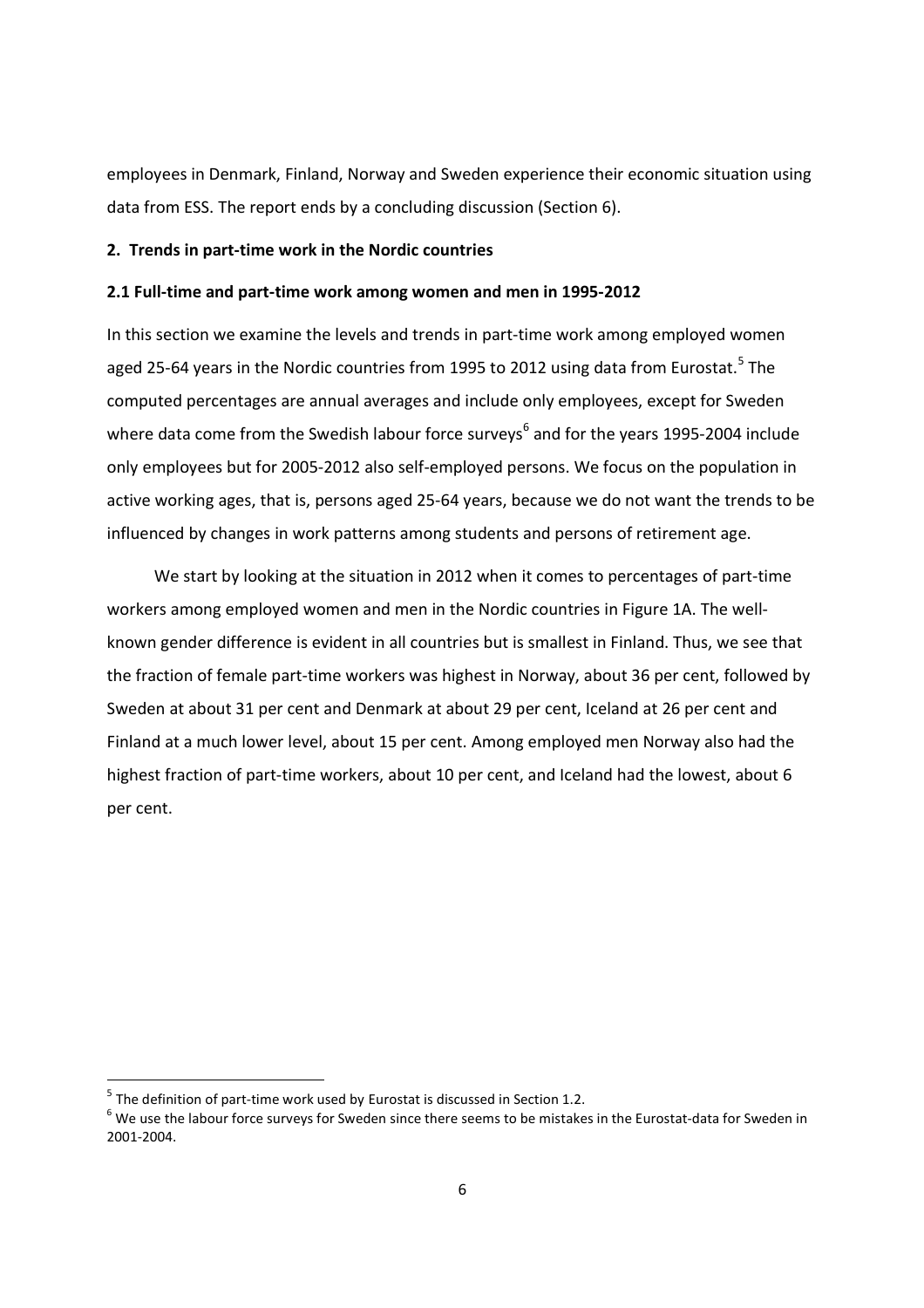

**Figure 1A. Part-time work among employed women and men 25-64 years in the Nordic countries in 2012. Per cent.** 

Source: Eurostat & The Swedish Labour Force Surveys, own computations.

Turning to the trends in part-time work among women we see that these vary considerably across countries (Figure 1B). Since year 2002 the level of female part-time employment has been highest in Norway, and although the fraction declined slightly in that country, the decline was stronger in Iceland and Sweden. By contrast, in Finland where the fraction is lowest, it has risen slightly since 2001. In Denmark the level has remained almost constant throughout the period.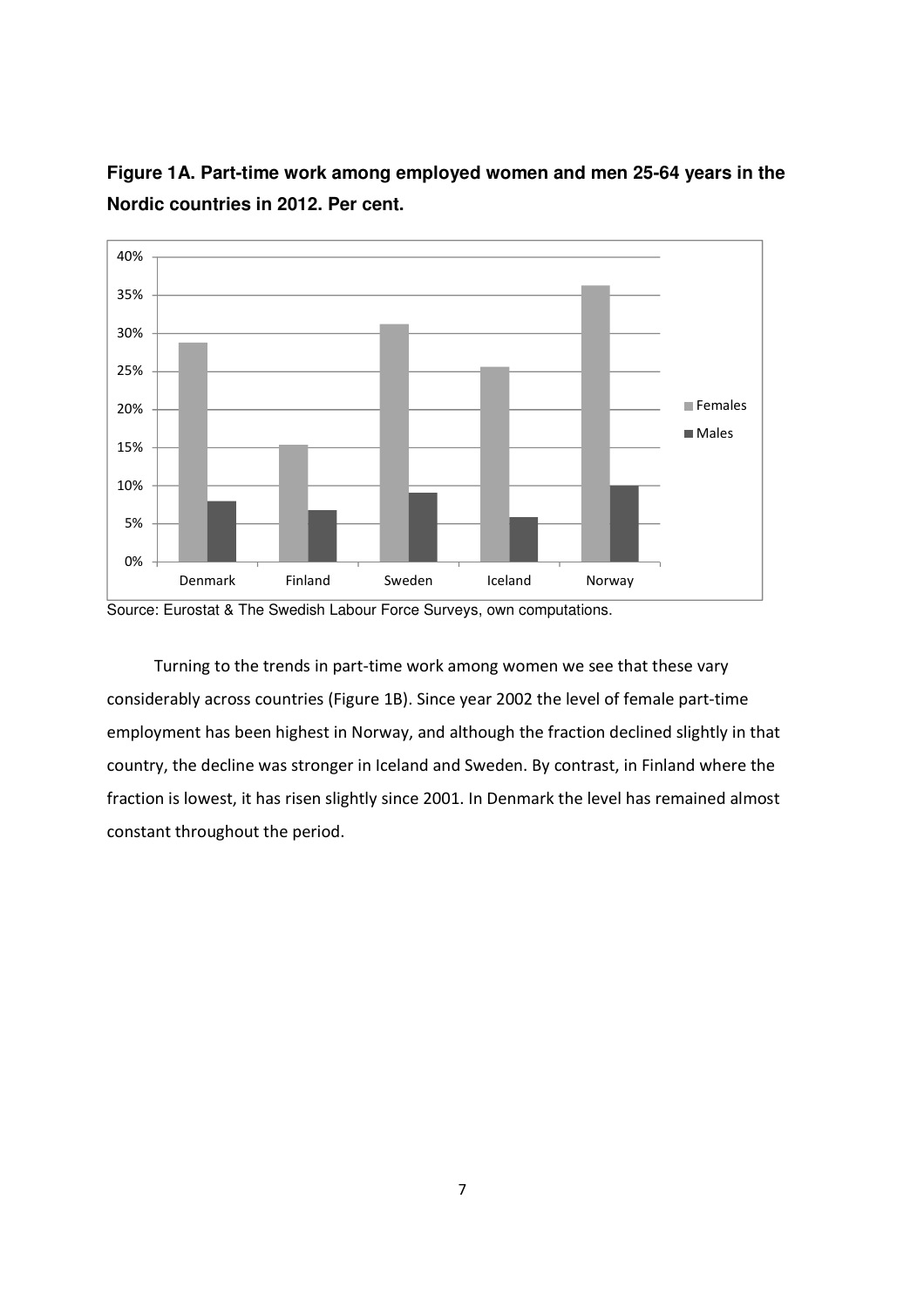

**Figure 1B. Trends in part-time work among employed women 25-64 years in the Nordic countries in 1995-2012. Per cent.** 

Source: Eurostat, own computations.

When it comes to part-time work among men, we see that the levels do not differ as much across countries as they do among women (Figure 1C). (Note the change of scale). For example, in 2000 the fractions working part time among employed men varied from about 5 per cent in Denmark and Finland to about 9 per cent in Sweden. Since then the percentages have risen slightly in all countries.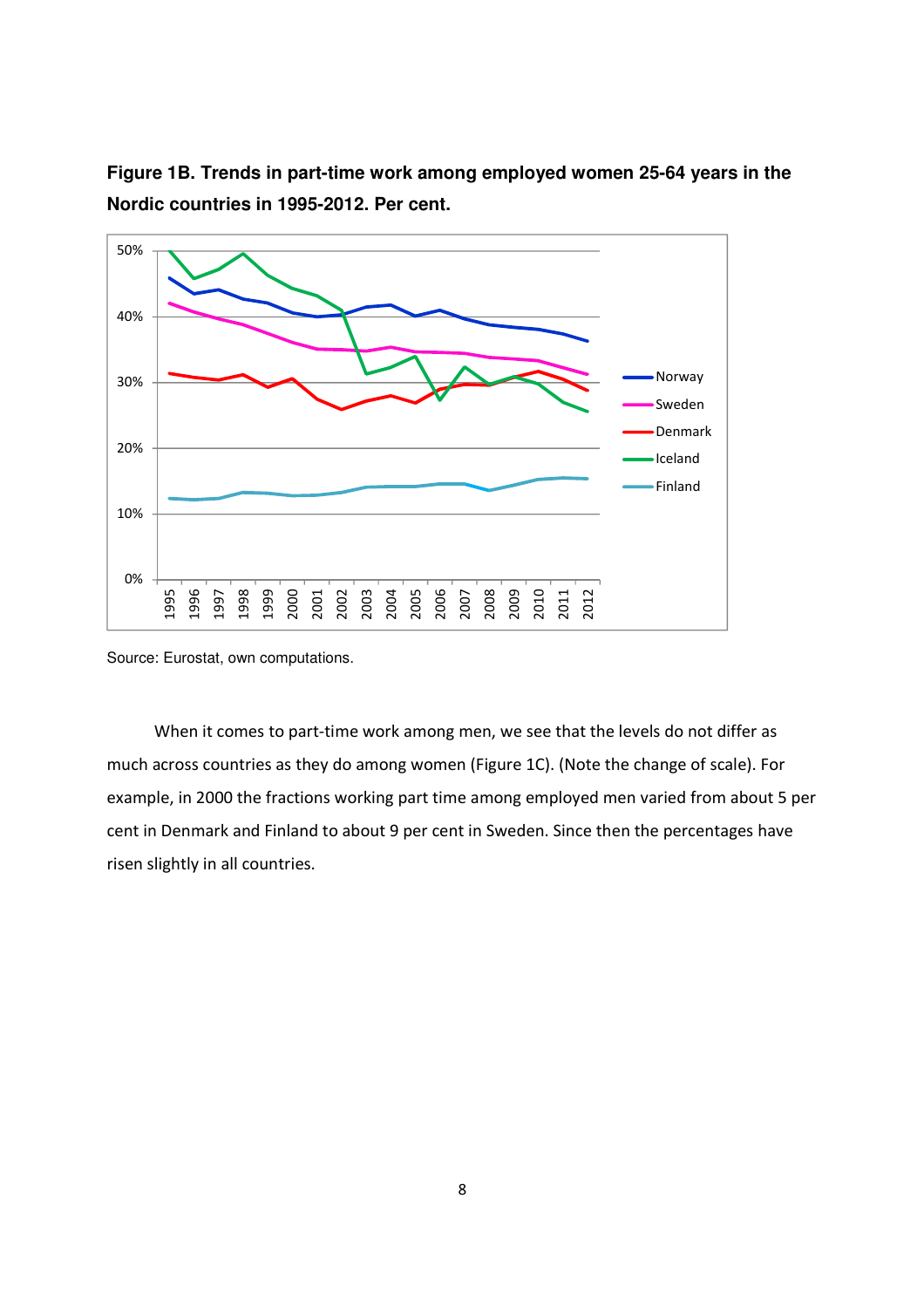

**Figure 1C. Trends in part-time work among employed men 25-64 years in the Nordic countries in 1995-2012. Per cent. (Larger scale than in Figure 1B)** 

Finally, although it is not within the scope of this report to explore the explanations for the country differences in levels and trends, a few comments on the striking differences between Denmark, Iceland, Norway and Sweden, on the one hand, and Finland, on the other, in part-time work among women may be in order. In fact, Finland differs from the other Nordic countries by having a longer tradition of female employment, mainly full time; female labour force participation rates were high already in the 1950s and 1960s when few married women and mothers worked for pay in the other countries (Rønsen and Sundström 2002). For example, as recent as 1978, 73 per cent of Finnish mothers of children 0-6 years were employed compared to 69 per cent among Swedish mothers and only 48 per cent among Norwegian mothers (The labour force surveys of the countries). This longer tradition in Finland may be the result of its lower per capita income after the Second World War and of differences in countryspecific cultural norms and values generated by the way industrialisation took place, among other factors (Pfau-Effinger 1993). Another contributing factor, pointed out by Nätti (1995), was the lower fraction of rental flats with accompanying higher housing costs in Finland.

Source: Eurostat & The Swedish Labour Force Surveys, own computations.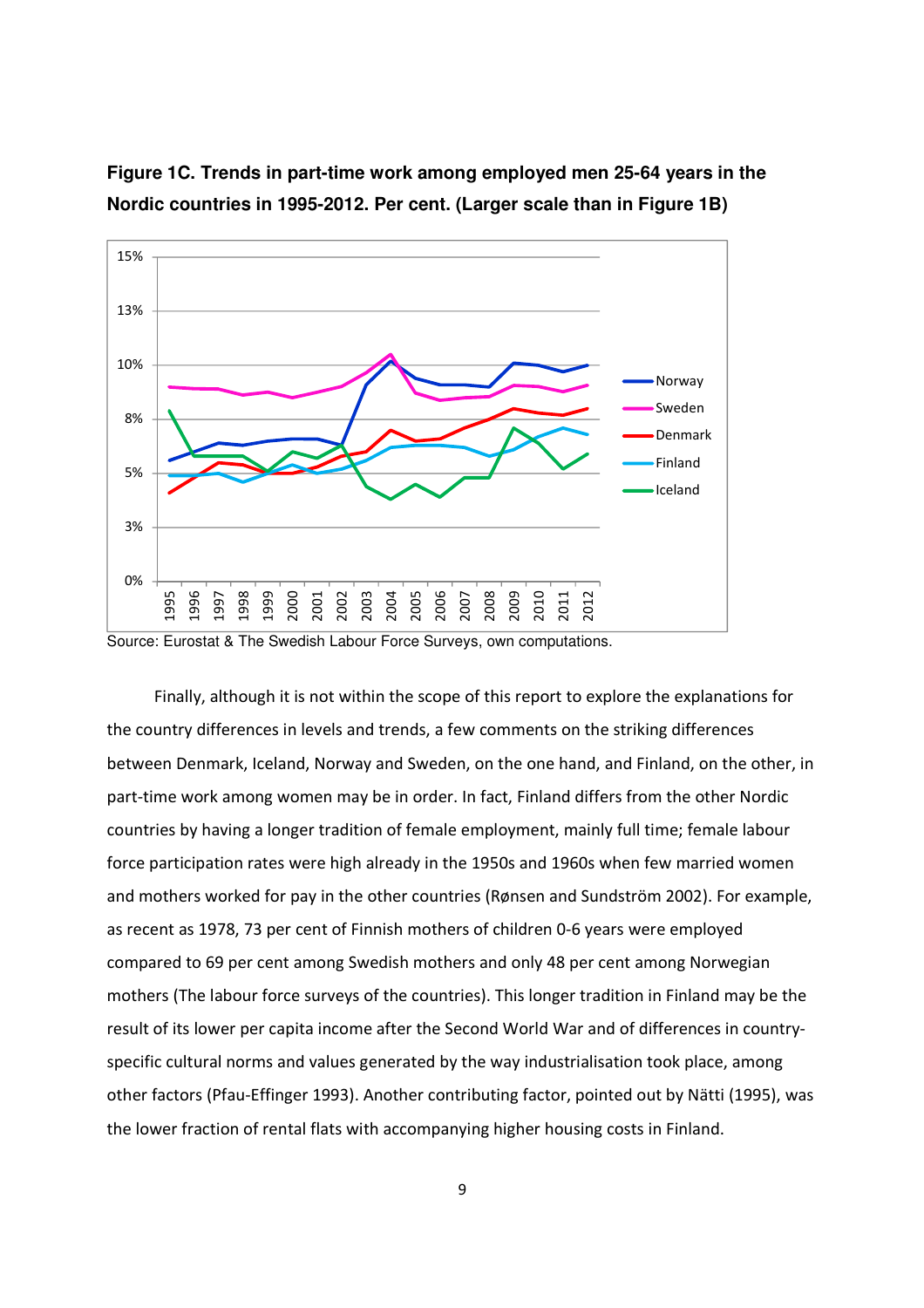Clearly, there are aspects of the trends in part-time work which we have not examined in this section, such as the numbers of hours worked by part-time workers, the fractions employed on temporary contracts and country-differences in involuntary part-time work. In the next section we investigate the latter of these aspects.

#### **2.2 Involuntary part-time work among part-time working women and men**

Among the individuals working part time there are those who declare that they work part time because they are unable to find full-time work. Eurostat defines these persons as involuntary part-time workers. The question does not distinguish between those who could not get full-time work at their current place of work and those who could not get a full-time job anywhere else. In this section we describe the trends and country-differences in the fraction of involuntary part-time workers among all part-time working women and men aged 25-64 years in 1995-2012 using group-level data from Eurostat. We relate the percentage of involuntary part-time work to the rate of unemployment since involuntary part-time work has previously been found to be highly correlated with unemployment in Sweden (Sundström 1987 pp 159) and we want to examine whether this is still the case and whether the countries differ in this respect.

Comparing the graphs in Figure 2 we see that there are considerable country-variations in the fraction of involuntary part-time work; the percentages being highest in Finland and Iceland (about 30 per cent in 2012) and lowest in Denmark and Norway (about 20 per cent in 2012) with Sweden in the middle. The developments in 1995-2012 also differ quite much but seem to follow the changes in unemployment quite closely. Thus, Finland had a very high fraction of involuntary part-time work among its part-time workers in the mid-1990s (almost 50 per cent) when unemployment was high but as unemployment declined so did the fraction of involuntary part-time work. In the mid-1990s Sweden had a high percentage of involuntary part-time work, particularly among men, which reflects its recession in 1992-97. We also see a sharp rise in involuntary part-time work and unemployment in Iceland after 2007 following the financial crisis. Although Iceland was the Nordic country hit most hardly by the financial crisis, the impact of the crisis can be observed also in Denmark and Sweden. In Norway, by contrast, the unemployment rate has remained low and stable during the period and, consequently, involuntary part-time work does not seem to be as linked to unemployment as in the other

10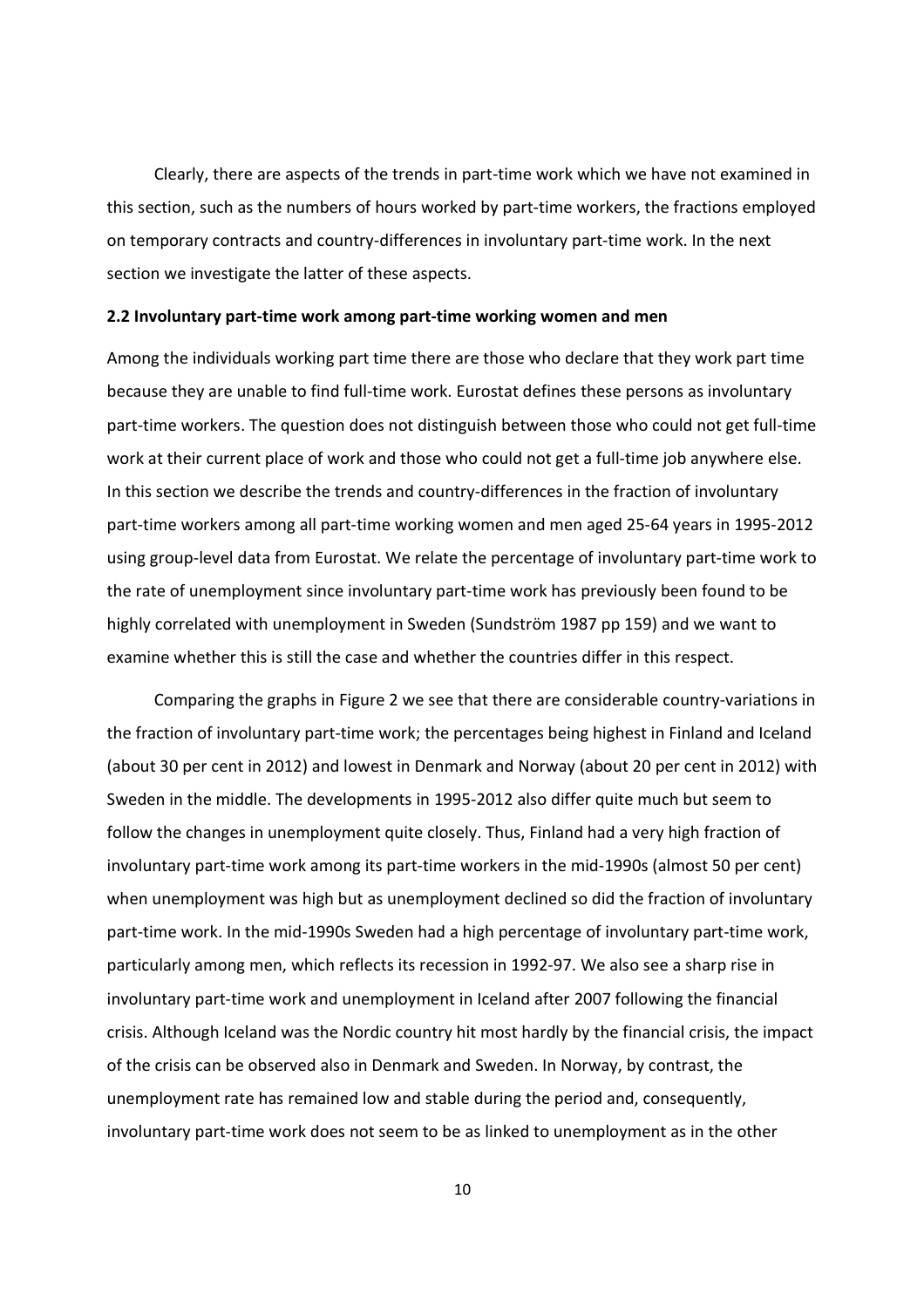countries. The fact that involuntary part-time work is correlated with unemployment is interesting because it suggests that it could be influenced by similar policies as unemployment, for example, measures aimed at improving matching and increasing mobility in the labour market.

Finally and interestingly, the fractions of involuntary part-time work as well as the trends are very similar among female and male part-time workers in all countries, except in Norway, which is a bit surprising since the overall gender differences in part-time employment are large.

# **Figure 2. Fractions of** i**nvoluntary part-time workers among female and male parttime workers 25-64 years and the rate of unemployment among women and men in 1995-2012. Per cent.**





Source: Eurostat, own computations.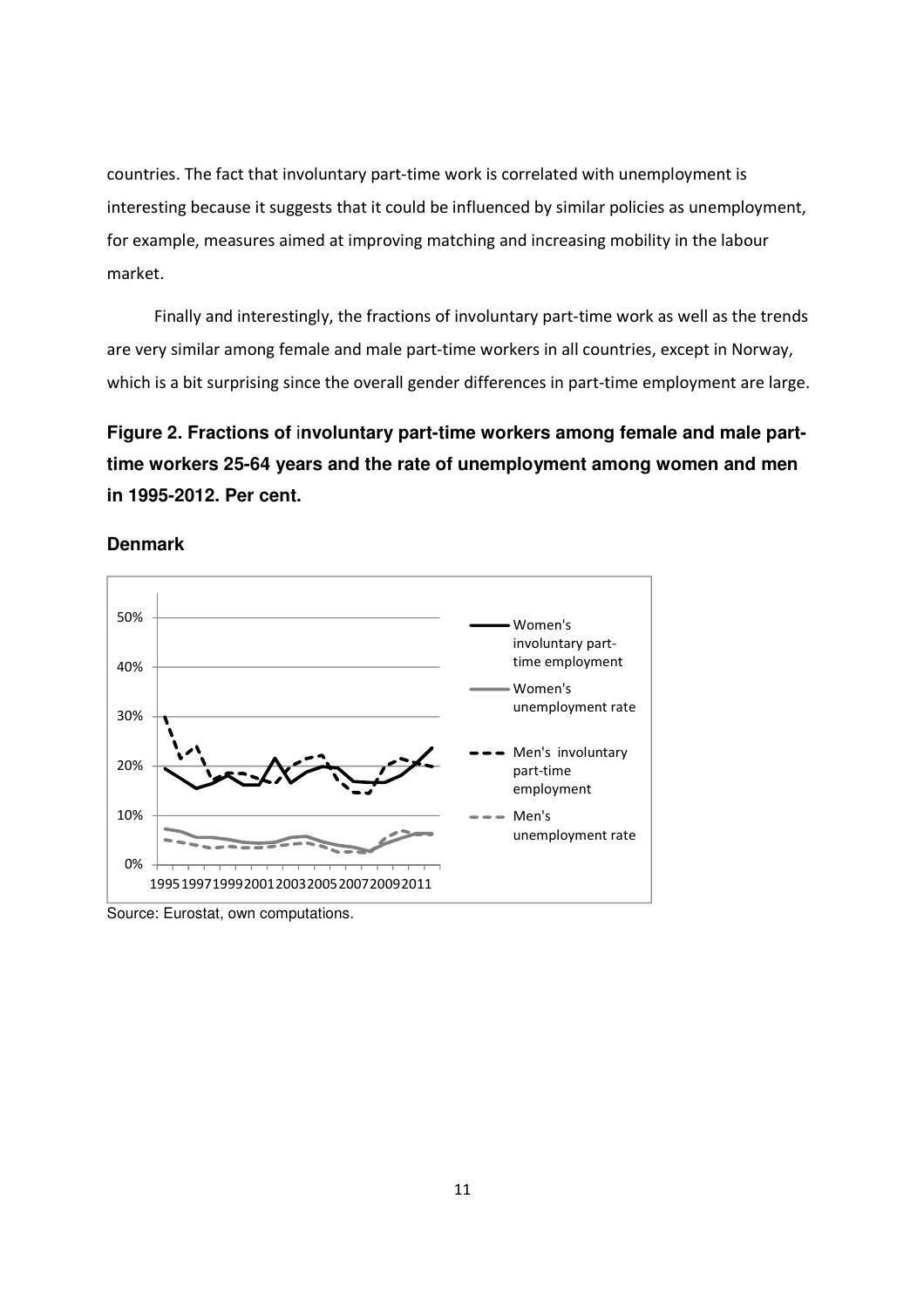## **Finland**



Source: Eurostat, own computations.



### **Iceland**

Source: Eurostat, own computations. Data are missing for involuntary part-time work in 2002-2004 and for unemployment before 2002.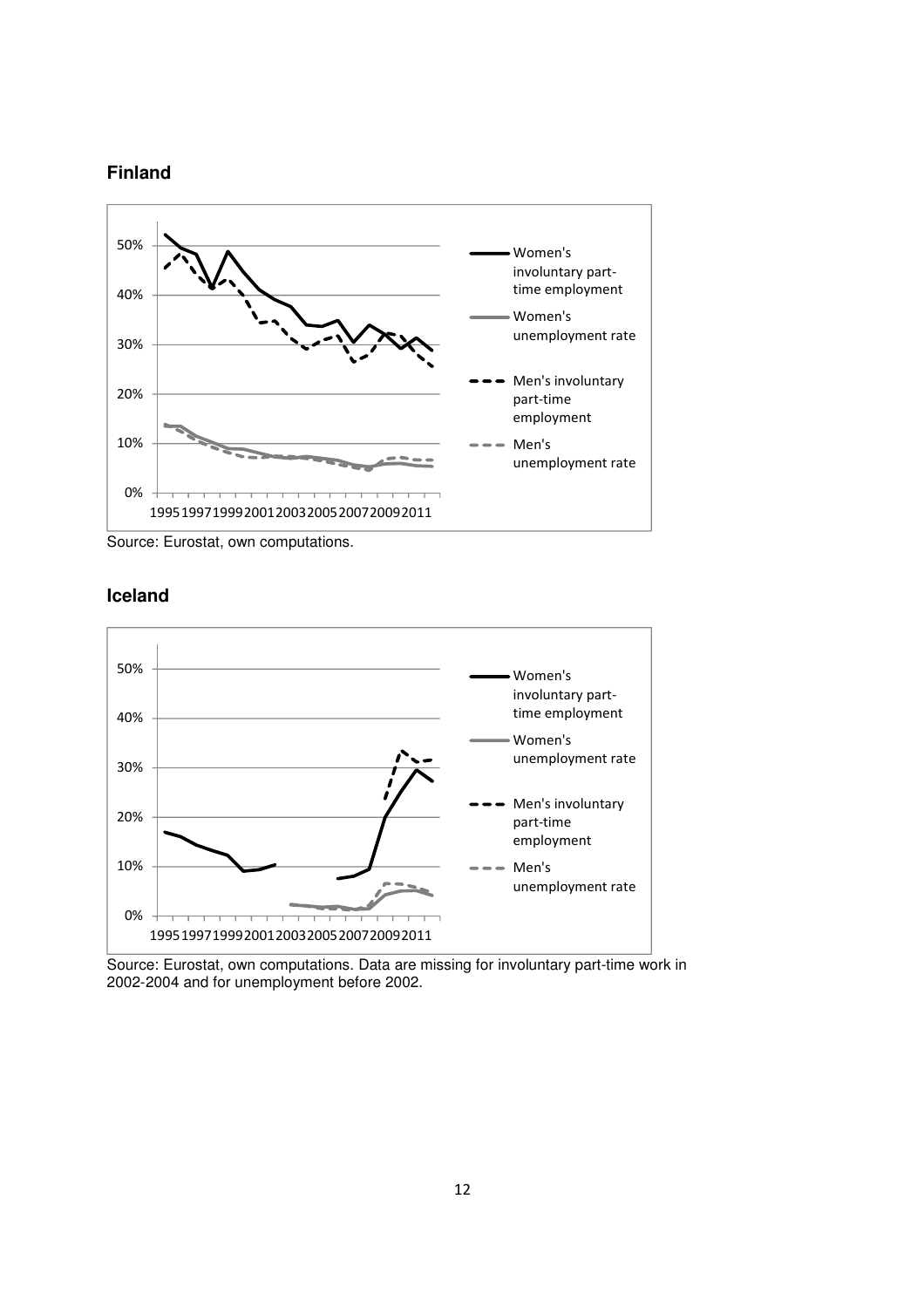## **Norway**



Source: Eurostat, own computations.



## **Sweden**

Source: Eurostat, own computations.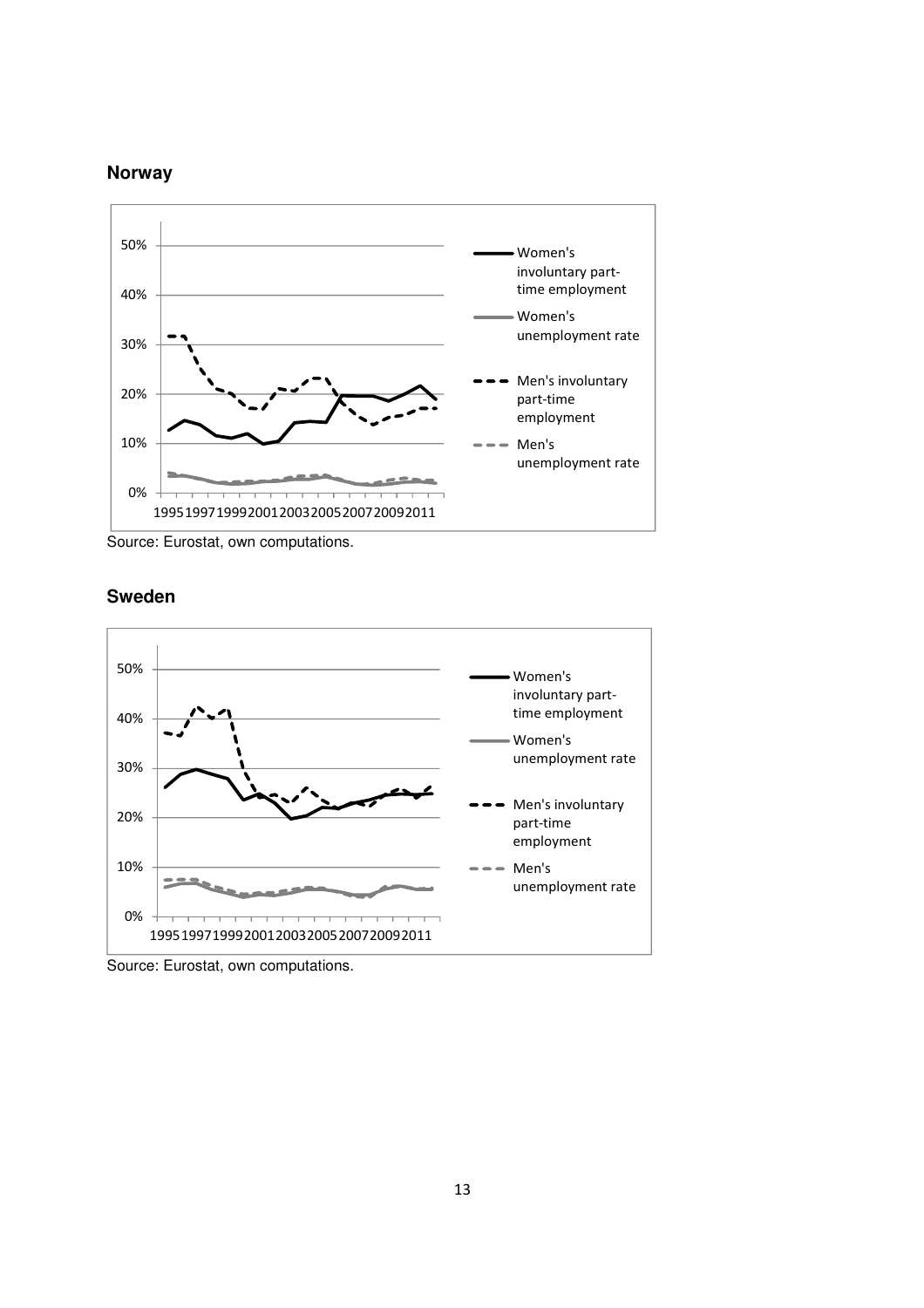#### **2.3 Reported reasons for working part time**

#### **2.3.1 Introduction**

To get a fuller picture of the situation of part-time workers, we now turn to the reported main reasons for working part time among women and men, thereby supplementing the reason "could not find a full-time job" discussed above. We use data from Eurostat for women and men aged 25-64 years and the years 2007 and 2012 since we want to compare the situation in a recent year with that a year prior to the financial crisis.

Eurostat has classified the respondents answers the question of main reason for working part time into the following six categories: (1) Could not find a full-time job, (2) Own illness or disability, (3) Other family or personal responsibilities, (4) Looking after children or incapacitated adults, (5) In education or training or (6) Other reasons. Since we have no further information about the difference between alternatives 3 and 4, in the following we have added them together to "Family and personal activities". Also, we have no knowledge about the reasons classified as "others" but we believe it may include reasons such as having more than one part-time job, having a pension and wanting to have more leisure among others.

#### **2.3.2 Women's reported main reasons for working part time**

It is clear from Figure 3 that in all countries "family or personal activities" is the most frequently reported reason for working part time among women. In 2007 the percentage giving that reason ranged from about 36 per cent in Iceland to about 56 per cent in Denmark, while in 2012 it ranged from about 30 per cent in Norway to 48 per cent in Finland. In addition, a substantial fraction report "could not find a full-time job" and, as seen above, that fraction rose especially in Iceland but also in Denmark and Sweden from 2007 to 2012. We also observe that there are non-negligible percentages which state own illness as the main reason for working part time, particularly in Norway, and these percentages have been stable in all countries except in Finland where they increased. Furthermore, a rather stable fraction, ranging from about 4 per cent in Sweden to 12 per cent in Iceland, report that they are in education or training. The fraction with other reasons is particularly high in Iceland but has declined after the financial crisis; possibly it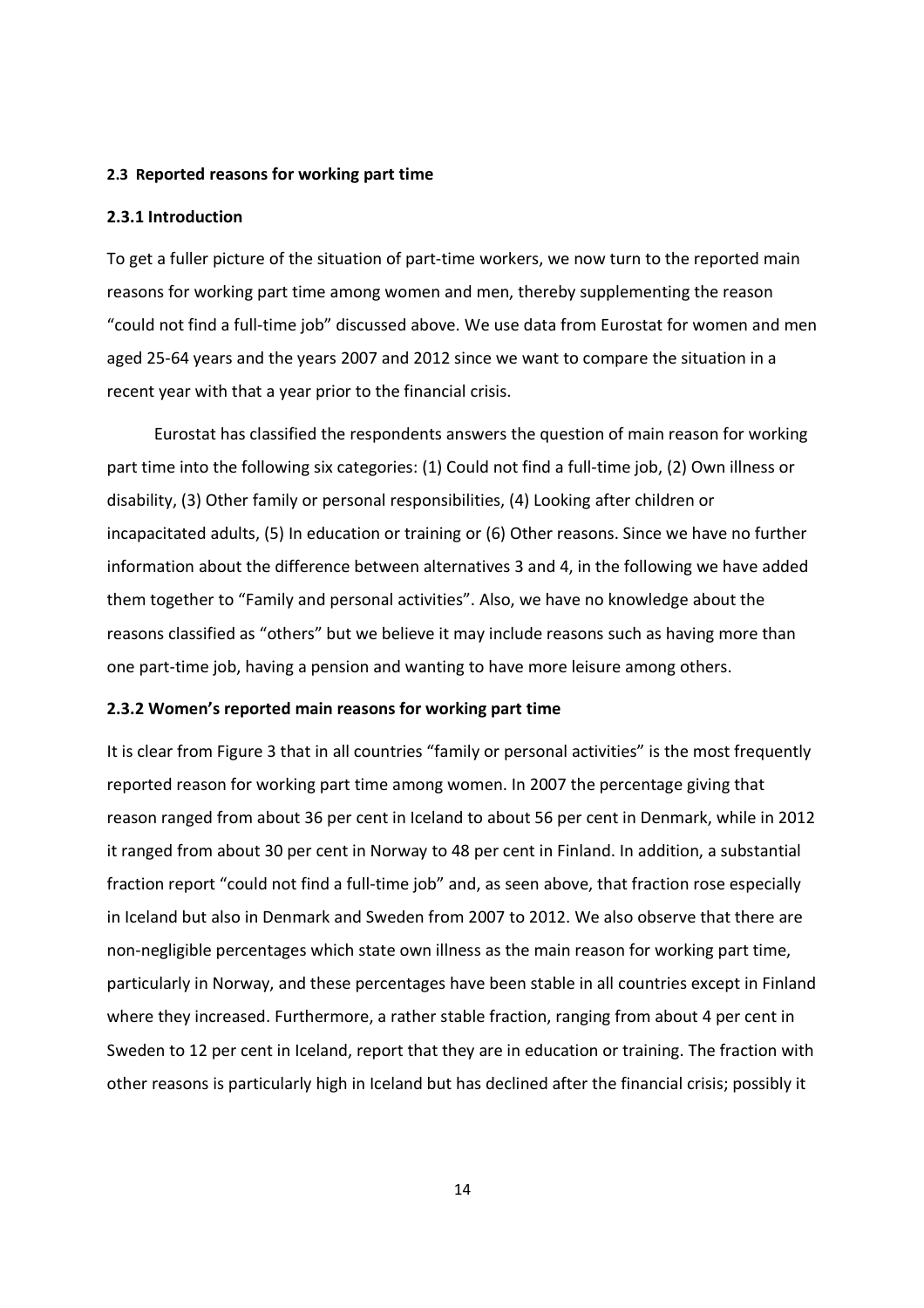includes persons who have more than one part-time job which was rather common in Iceland before the financial crisis.<sup>7</sup>

# **Figure 3. Reported main reasons for part-time work among part-time working women in the Nordic countries in 2007 and 2012. Per cent.**



Source: Eurostat, own computations.



Source: Eurostat, own computations.

<u>.</u>

<sup>&</sup>lt;sup>7</sup> Personal communication with Guðbjörg Linda Rafnsdóttir.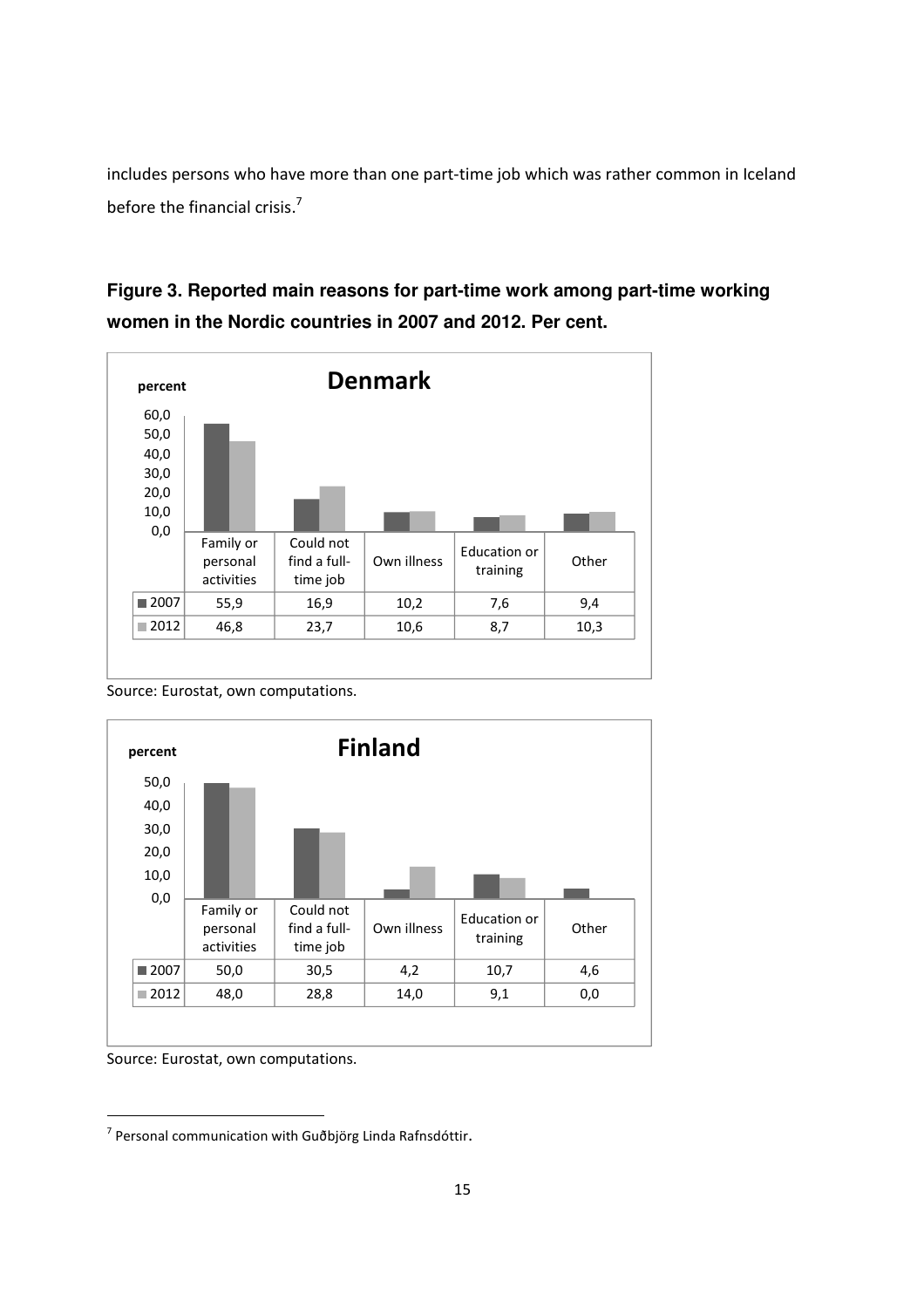

Source: Eurostat, own computations.



Source: Eurostat, own computations.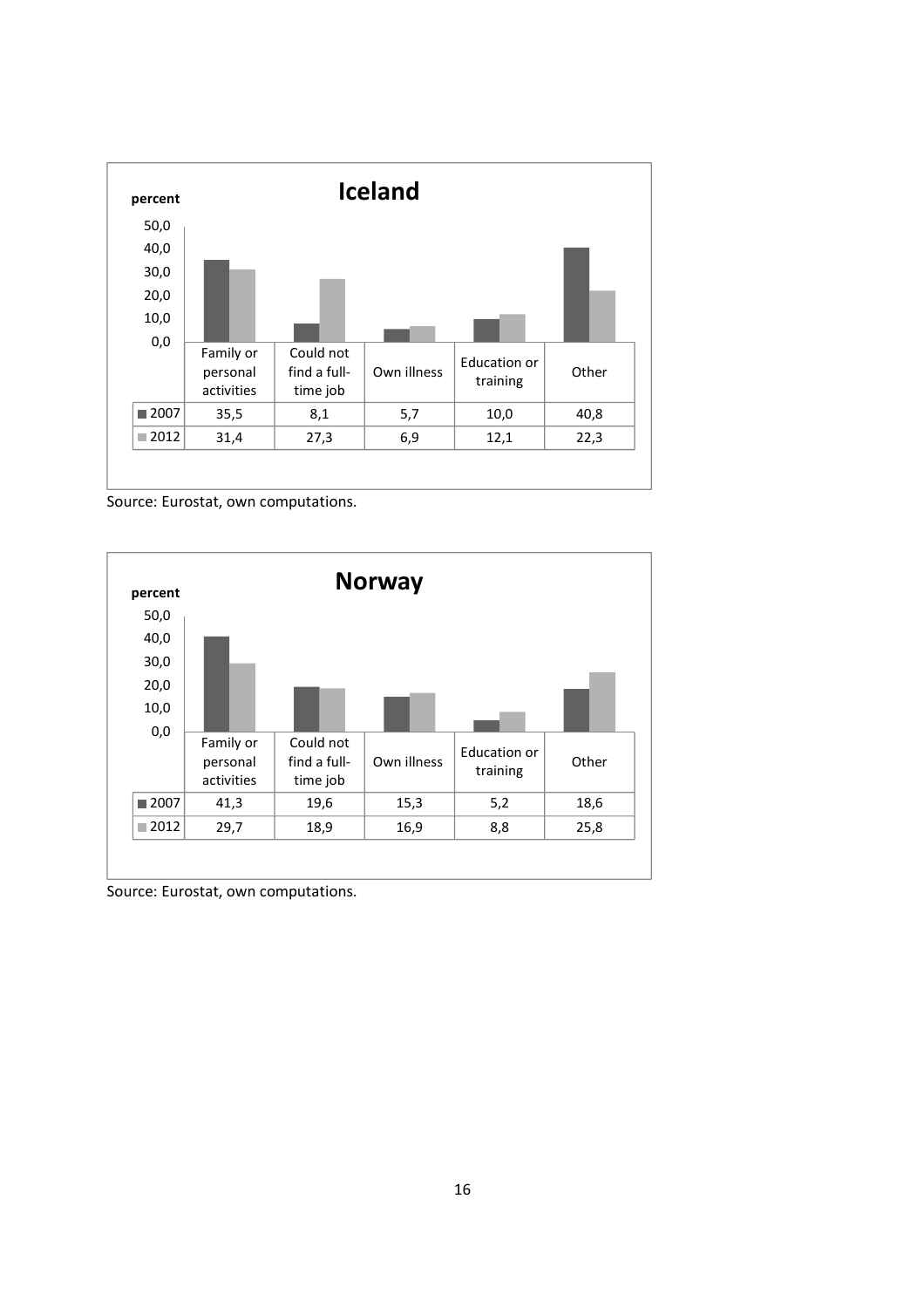

Source: Eurostat, own computations.

#### **2.3.3 Men's reported main reasons for working part time**

Figure 4 shows the reported main reasons for working part time among men in the Nordic countries. As expected, the distribution differs a great deal from that among women. First of all, "family or personal activities" is not as dominant a reason, except among Finnish men for which it is an important reason. We also see that own illness and education and training are more frequently reported reasons than among women. In particular, it is interesting to note that the increase from 2007 to 2012 in the percentage reporting the reason own illness that we observed above for Finnish women can be seen also for Finnish men. Similar as for women, we see a rather high fraction of Icelandic men reporting "other reasons", possibly reflecting a high but declining fraction with more than one part-time job. Among Norwegian men we also see a rather high but increasing fraction giving "other reasons" which perhaps includes persons who have a pension or simply want to have more leisure.<sup>8</sup>

<u>.</u>

<sup>&</sup>lt;sup>8</sup> Personal communication with Cathrine Egeland.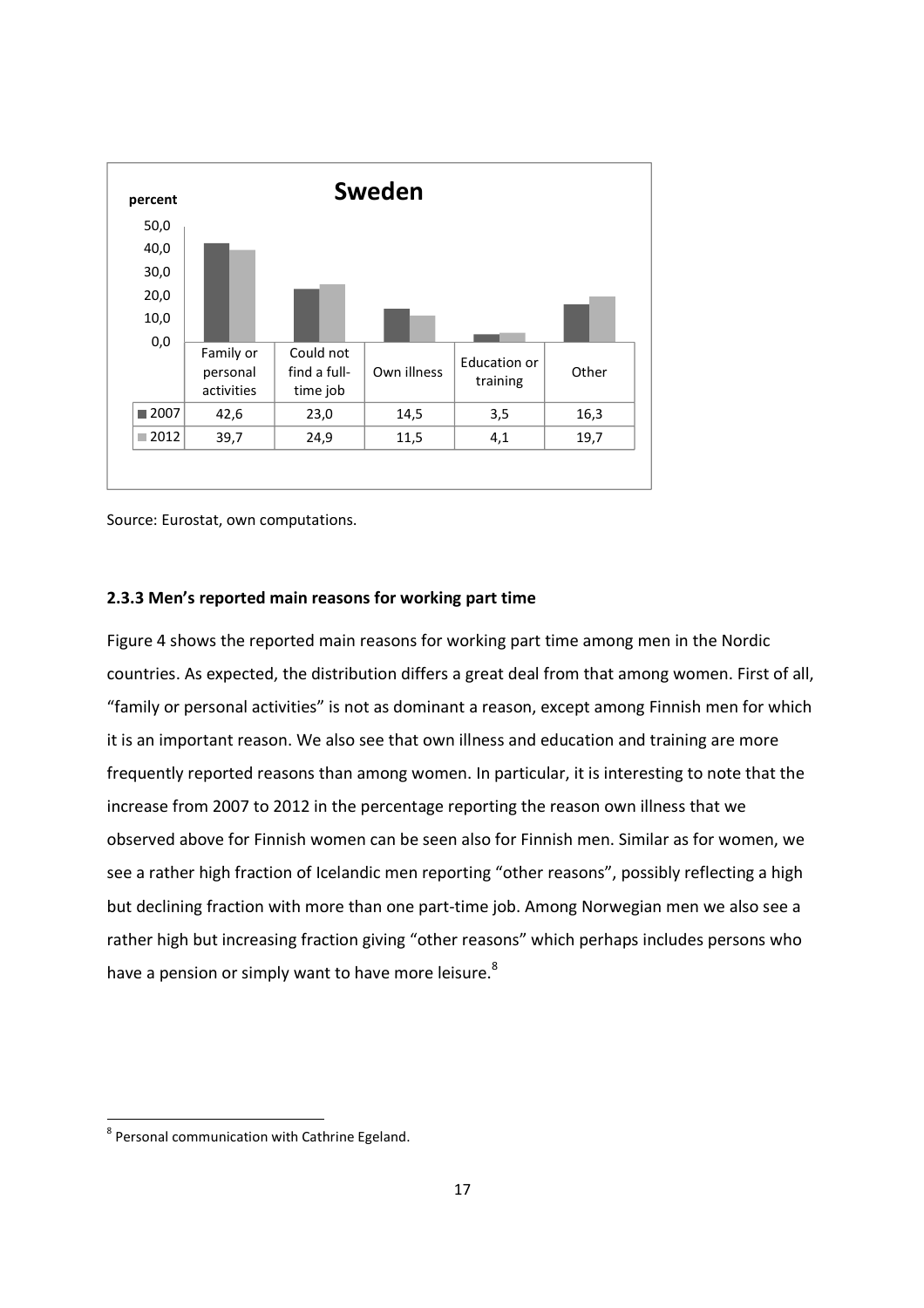**Figure 4. Reported main reasons for part-time work among part-time working men in the Nordic countries in 2007 and 2012. Per cent.** 



Source: Eurostat, own computations.



Source: Eurostat, own computations.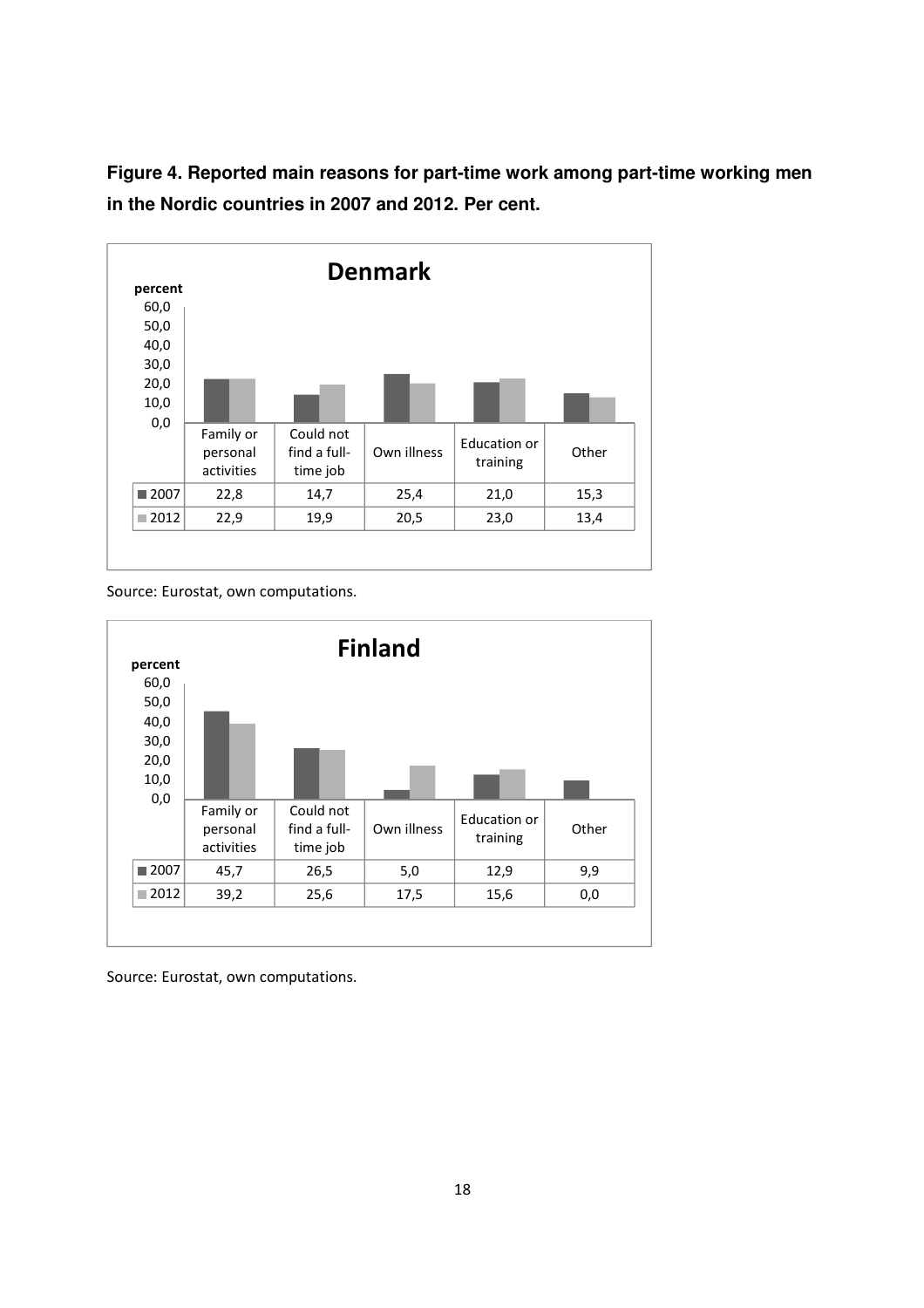

Source: Eurostat, own computations.



Source: Eurostat, own computations.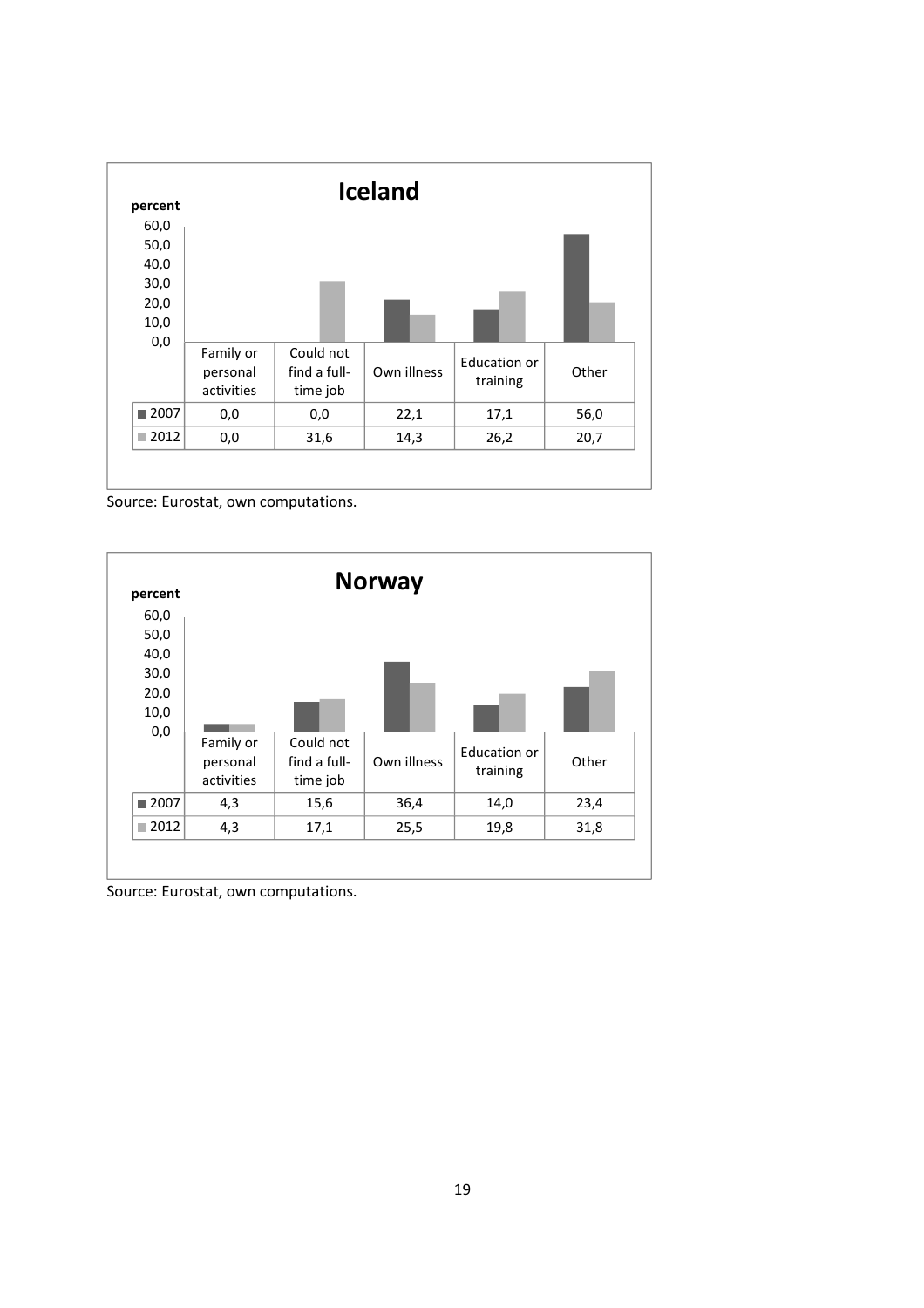

Source: Eurostat, own computations.

<u>.</u>

## **3. Forecasted pensions for typical cases of full-time and part-time workers in the Nordic countries**

## **3.1 Typical cases--construction and assumptions<sup>9</sup>**

To obtain rough but comparable estimates for the Nordic countries of how much part-time work affects pensions we constructed a couple of typical cases, the same for all countries. We made some simplifying assumptions and a minimum number of assumptions necessary to do the computations with the aim of obtaining cases that, within each occupation and country, differ only in the extent to which they work part time.<sup>10</sup> Thereby, the differences in impact of parttime work on pensions across the Nordic countries will depend mainly on the design of the pension systems. We compute and add up all public pensions of the countries, including basic pensions, earnings related public pensions and occupational pensions. Since the pension systems differ across countries, these different types of pensions make up different shares of the forecasted pensions in the countries.<sup>11</sup>

<sup>&</sup>lt;sup>9</sup> The forecasted pensions for Denmark have been computed by Ole Beier Sørensen, those for Finland by Suvi Ritola, those for Iceland by Steinunn Rögnvaldsdottir, those for Norway by Fredrik Haugen and those for Sweden by the authors. Further information about the computations can be obtained from the authors.

 $10$  We have constructed the typical cases in much the same way as ATP faktum (2013) has done for Denmark.

 $11$  For a short and recent introduction to the Nordic pension systems, see Lindqvist and Wadensjö (2013).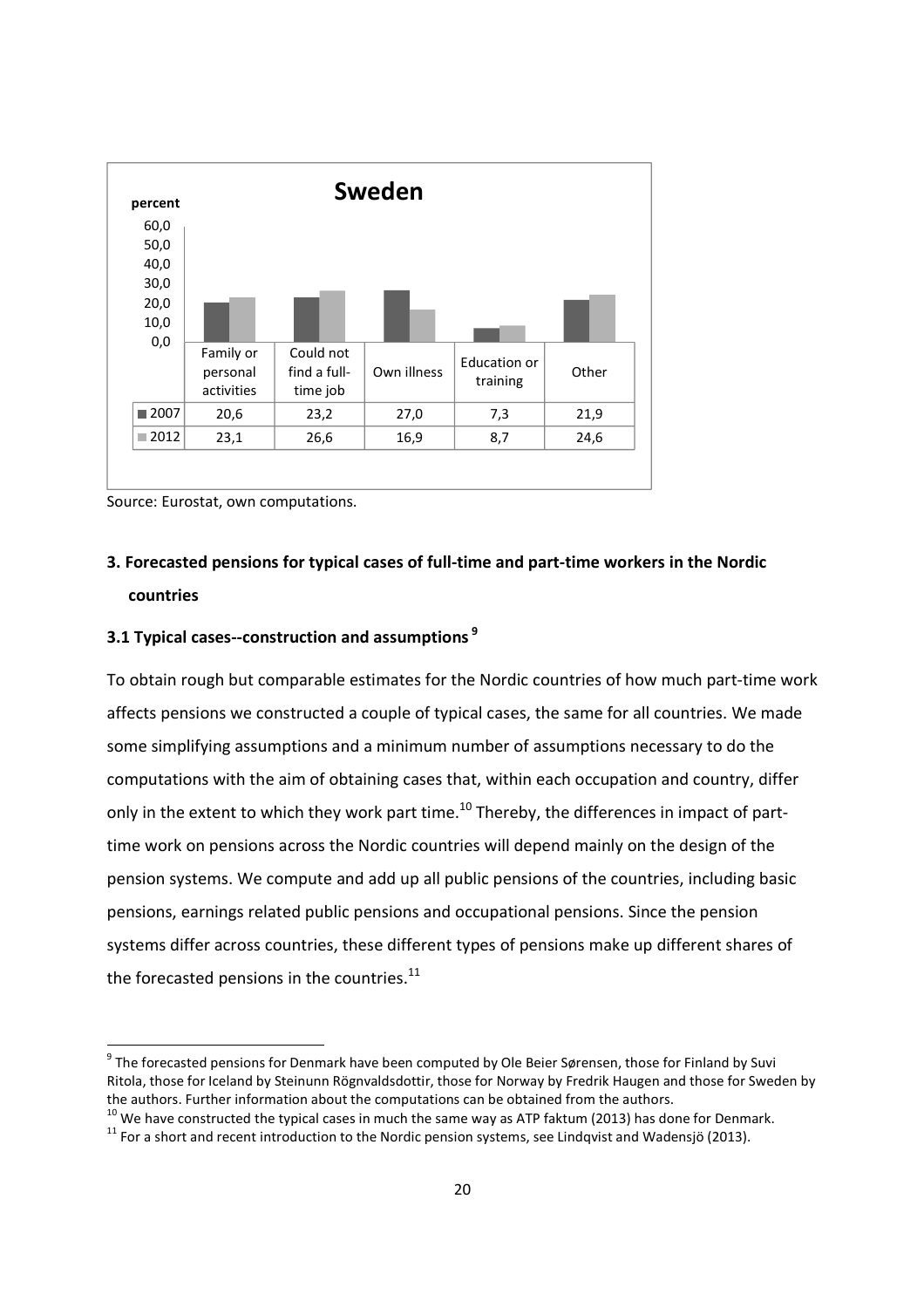The typical cases are all born in 1975 and have the occupations A*ssistant nurse* and *Elementary school teacher*. Within each occupation there is one woman who works full time all her working life and another woman who works part time--75 per cent of full time--for ten years (2001-2010) and full time in all other years. The elementary school teachers spend longer time in education--four years--than the assistant nurses so they start working at a higher age, 24 years (in 1999) as compared to 20 years (in 1995). We have disregarded work for pay prior to these years since we have no reason to assume that it differs between full-time and part-time workers. Within each occupation and country, full-time and part-time workers work equally many years and retire at the statutory retirement age. Thus, assistant nurses retire at age 65 in Finland, Norway.<sup>12</sup> Iceland and Sweden but at age 71 in Denmark.<sup>13</sup> Elementary school teachers retire at age 67 in Finland, Iceland, Norway and Sweden but at age 71 in Denmark.

Further, we have assumed that all typical cases have two children, born in 2001 and 2003. All cases have parental leave after child birth which is not explicitly take account of since the pension systems in some of the countries compensates for childrearing in other ways which is accounted for in the forecasted pensions and discussed in the next section. Moreover, we have assumed that within each occupation parental leave has the same impact on the subsequent wages of the full-time worker and the part-time worker and have therefore not taken it into account.

Average wages in the occupations in 1995 and 1999, respectively, have been obtained from the official statistics of the countries. When it comes to wage growth, we have assumed that the part-time cases get a slightly lower annual wage increase than the full-time cases because they accumulate less work experience and previous research has shown that more work experience leads to higher wage growth whereas time out from work leads to lower wage growth (see, for example, Björklund, Edin, Holmlund and Wadensjö 2006 Ch. 4; Albrecht, Edin, Sundström and Vroman 1997). Thus, the annual wage growth for the part-time cases is assumed

<u>.</u>

<sup>&</sup>lt;sup>12</sup> In Norway the Assistant nurses retire at age 65 but at that time they only get their occupational pension, which amounts to 66 per cent of the last wage for both typical cases, until age 67. At age 67 they get their full pension and therefore the forecasted pensions have been computed from age 67.

 $13$  The Danish parliament has decided to raise the retirement age gradually for younger cohorts so for the cohort born in 1995 it will be 71 years. Denmark also has an optional system of early pension but the parliament has decided to phase out this system.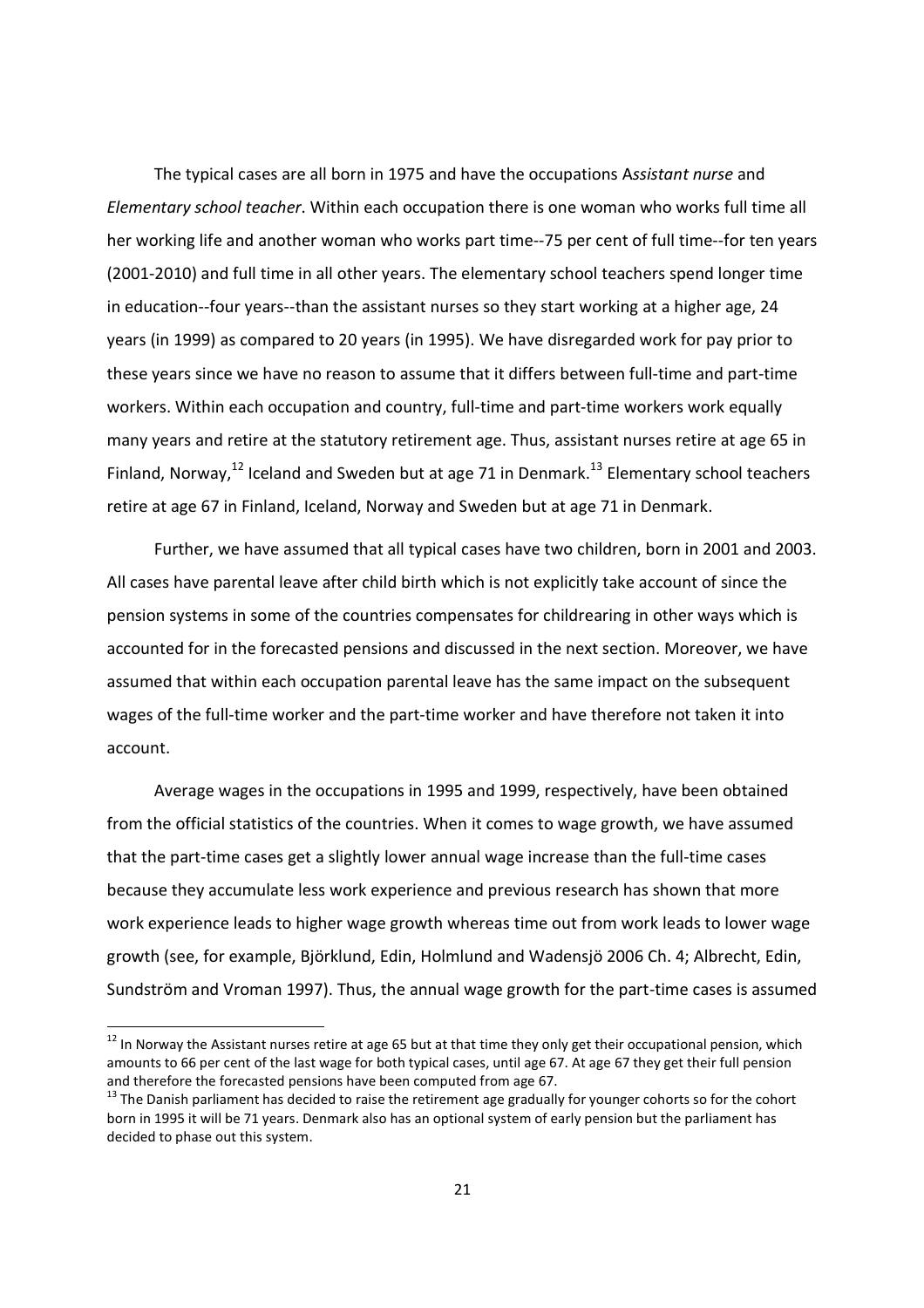to be 1.9 per cent compared to 2 per cent for the full-time cases in Finland and Sweden, 4.24 compared to 4.34 in Norway and 6.5 per cent compared to 6.8 per cent in Iceland---during each of the ten years they work part time.<sup>14</sup> For Denmark all cases are assumed to have three per cent annual wage growth equally, since small differences in wage growth would not affect the pension differences. Also, in the Danish calculations inflation has been assumed to be two per cent per year but for the other countries it has been assumed to be zero. Inflation does not affect the pension differences between full-time and part-time workers as it is the same for all workers in each country each year.

We have refrained from attempting to take account of the tax and transfer systems both before and after retirement. This means, for example, that to the extent that our typical parttime workers receive any transfers, such as unemployment benefits and sick pay, which contributes to pensions, the difference in pensions between full-time and part-time workers will be overstated.

Finally, it should perhaps be pointed out that the main difference between our typical cases and real individuals is that our cases have uninterrupted work careers without long spells of unemployment, sick leave or unpaid absence from work and no time out of the labour force.

#### **3.2 Results**

<u>.</u>

We present the forecasted pensions for the typical cases in Figure 5 below. For each country and each occupation we set the forecasted pension of the full-time worker to 100 and express the pension of the part-time worker in per cent of that. We do so because our aim is to examine how working part time for a few years affects pensions as compared to working full time all years in the different countries. We attempt to keep the presentation easy to grasp without digging too deeply into the particularities of each pension system.

We see that the loss in pensions from working part time is small for our typical cases, especially in Denmark and Norway. This may be surprising but is not unexpected since the parttime cases work full time for many more years than they work part time and over their whole

 $14$  Ideally one would of course want to investigate this empirically.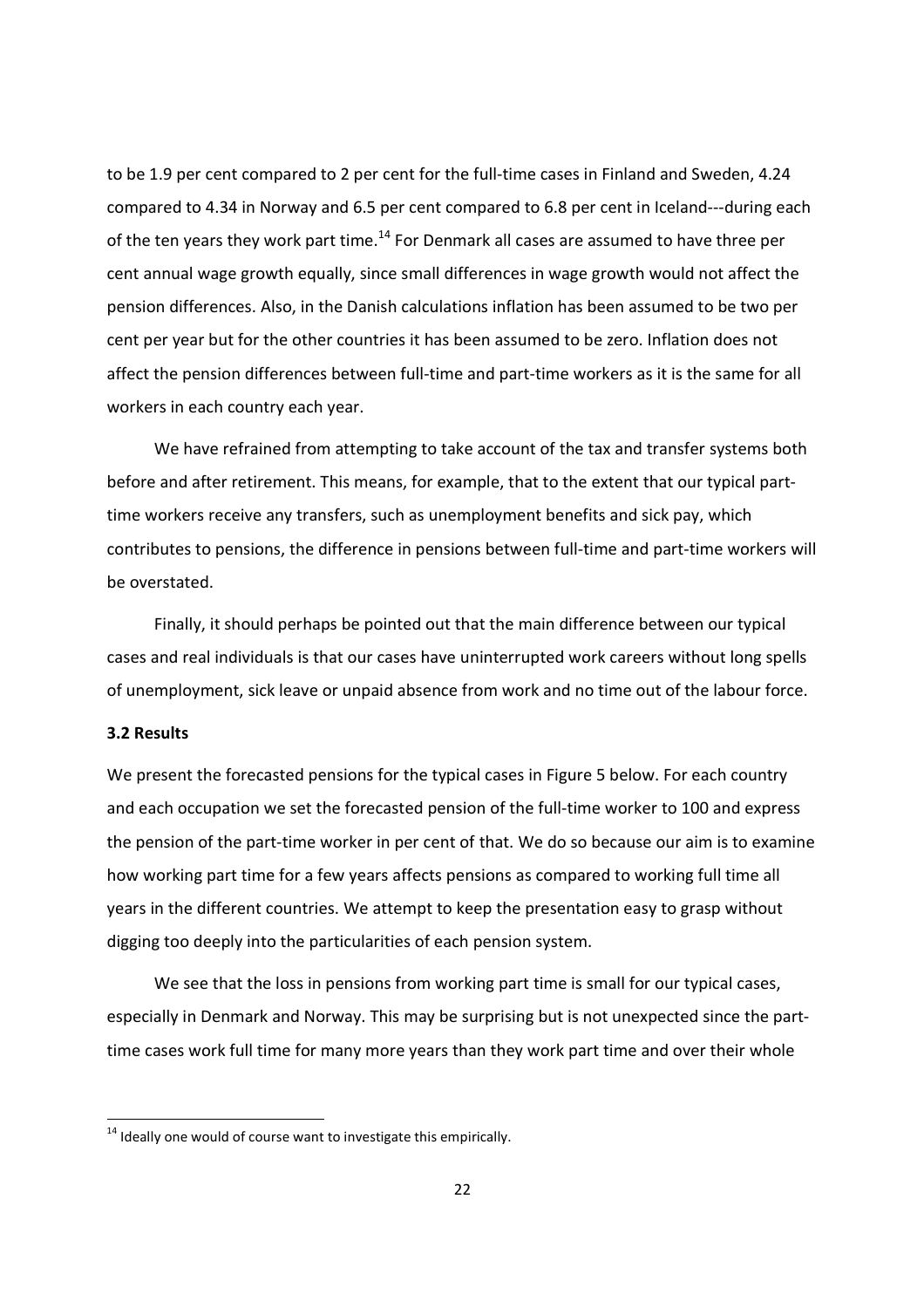working life only work about six per cent less than the full time cases.<sup>15</sup> Obviously, individuals will get lower pensions if they work part time for more years than our typical cases.

So, why do the typical part-time workers get almost the same pension as the full-time workers in Denmark and Norway? Starting with the explanation for Denmark, its pension system consists of three parts: basic pension, supplementary pension (ATP) and occupational pension where the basic pension is not earnings related but compensates for lower life-time earnings. In addition, the state pays premiums into the supplementary pension system for the individual during paid parental leave. Hence, it is only the occupational pension that is affected by parttime work and that pension, in turn, constitute only a small fraction of the total pension.

By contrast, in the Norwegian occupational pension system for the public sector, those who work full time for at least 30 years, which all the typical cases do, will get a full pension. In addition, the Norwegian system of compensating for childrearing compensates only the parttime workers since only they have reduced their hours of work. They get the compensation until the youngest child is five, that is, during seven years for the typical part-time workers. This is in contrast to the Swedish system (see below).

Let us now turn to the typical cases for Finland. We see that the part-time workers in both occupations receive forecasted pensions in relation to how much they worked compared to full-time workers. This is because in the Finnish system, the individual's contribution to the pension system in each year is strictly based on his/her earnings and so is the resulting pension. Further, the compensation for child care does not affect the pension difference between fulltime and part-time workers.

In Iceland, pensions are also closely related to the individual contributions based on earnings in each year. Iceland has a basic pension but it is very low so the major part of the pensions consists of occupational pensions which are mandatory and funded. As in Denmark, premiums are paid by the state during paid parental leave and do not affect the difference in pensions between the full-time cases and the part-time cases.

<u>.</u>

<sup>&</sup>lt;sup>15</sup> The six per cent is obtained in the following way: 10-7.5= 2.5 and 2.5/43 x 100 = 5.8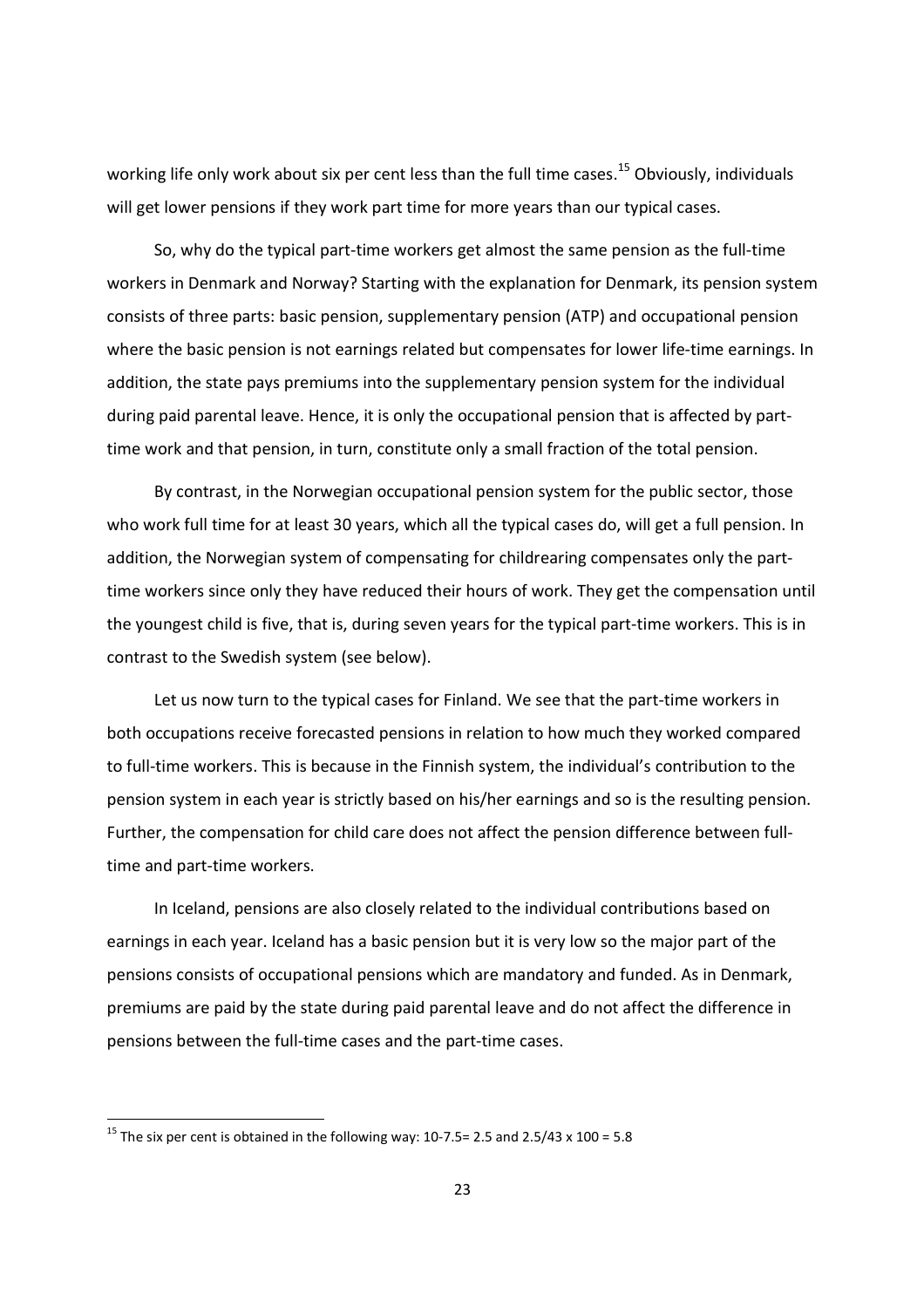For the Swedish cases we observe that the lower pensions of the part-time cases, as in Finland and Iceland, corresponds approximately to their lower contributions. We also see that the difference in forecasted pensions between the full-time worker and the part-time worker is slightly larger among the elementary school teachers than among the assistant nurses. This is mainly due to differences in the compensation for childrearing (*barnår*). Thus, both assistant nurses receive equal amounts of compensation (alternative  $2)^{16}$  while among the elementary school teachers the part-time worker get compensated according to alternative 2 but for the full-time worker the alternative  $3^{17}$  is more favourable. All cases are compensated for childrearing until the youngest child is four, that is, six years equally for the typical full-time workers and part-time workers.

Thus, we may conclude that the pension system in Finland, Iceland and Sweden are more actuarial than those in Denmark and Norway where part-time work during the childrearing years is subsidised by other tax payers. In addition, in Norway and Sweden childless persons will lose more in terms of pensions from working part time than those who have children.

<u>.</u>

 $^{16}$  Alternative 2 implies that the pensionable income is based on 75 per cent of the average wage for Swedish employees in the year.

<sup>&</sup>lt;sup>17</sup> Alternative 3 implies that the individual receives one extra income base amount for the years 2005 and 2006. In addition, she is assumed to have one year of paid parental leave for each child for which her contributions to the pension system are based on 80 per cent of her pre-birth salary. For the remaining two years her contribution to the pension system is based on 100 per cent of her salary as she works full time.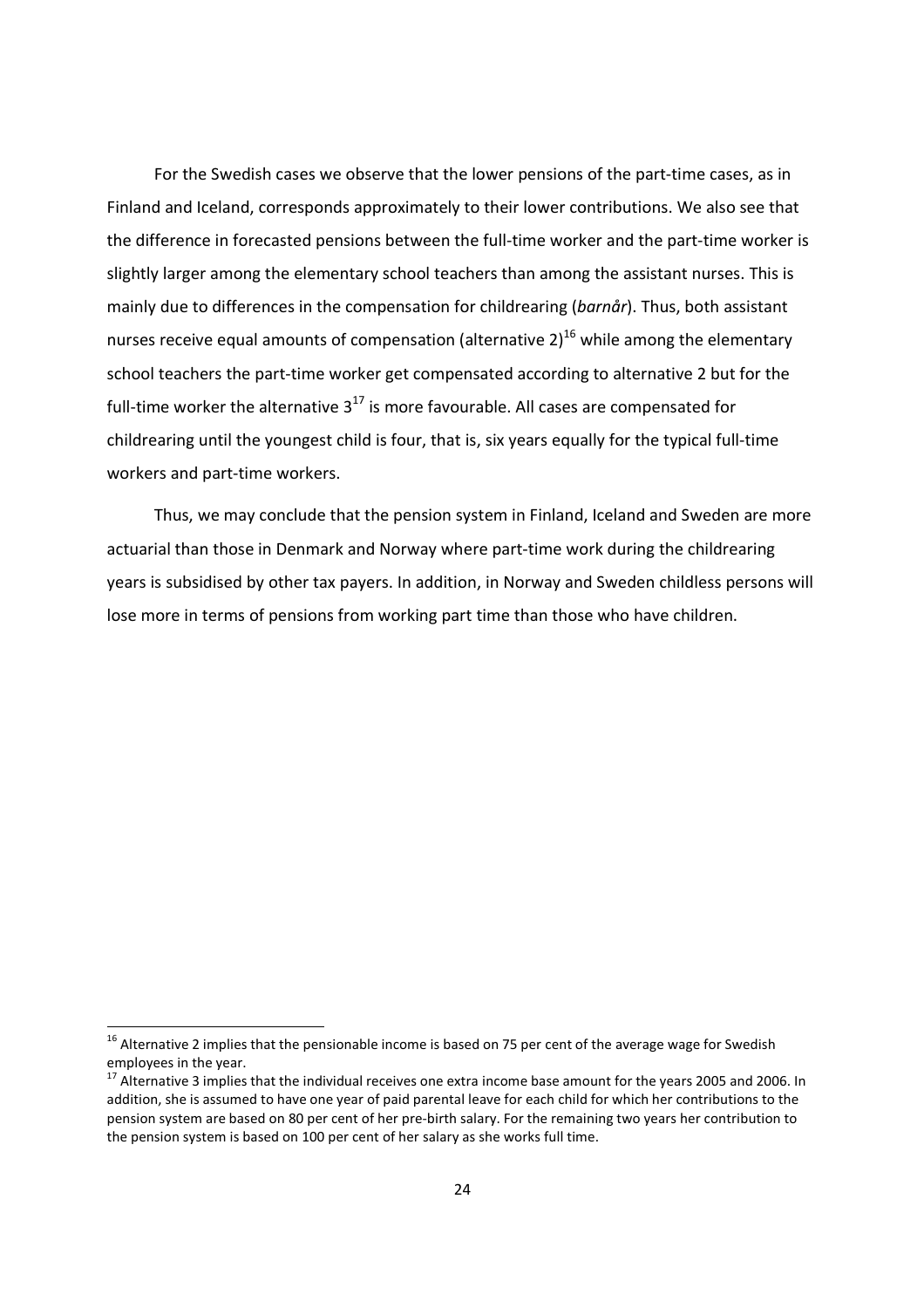

**Figure 5. Forecasted pensions for the typical cases in Denmark, Finland, Iceland, Norway and Sweden. Full-time workers = 100 and pensions of part-time workers in per cent of these.** 

Source: Computations for Denmark by Ole Beier Sørensen, for Finland by Suvi Ritola, for Iceland by Steinunn Rögnvaldsdottir, for Norway by Fredrik Haugen and computations for Sweden by the authors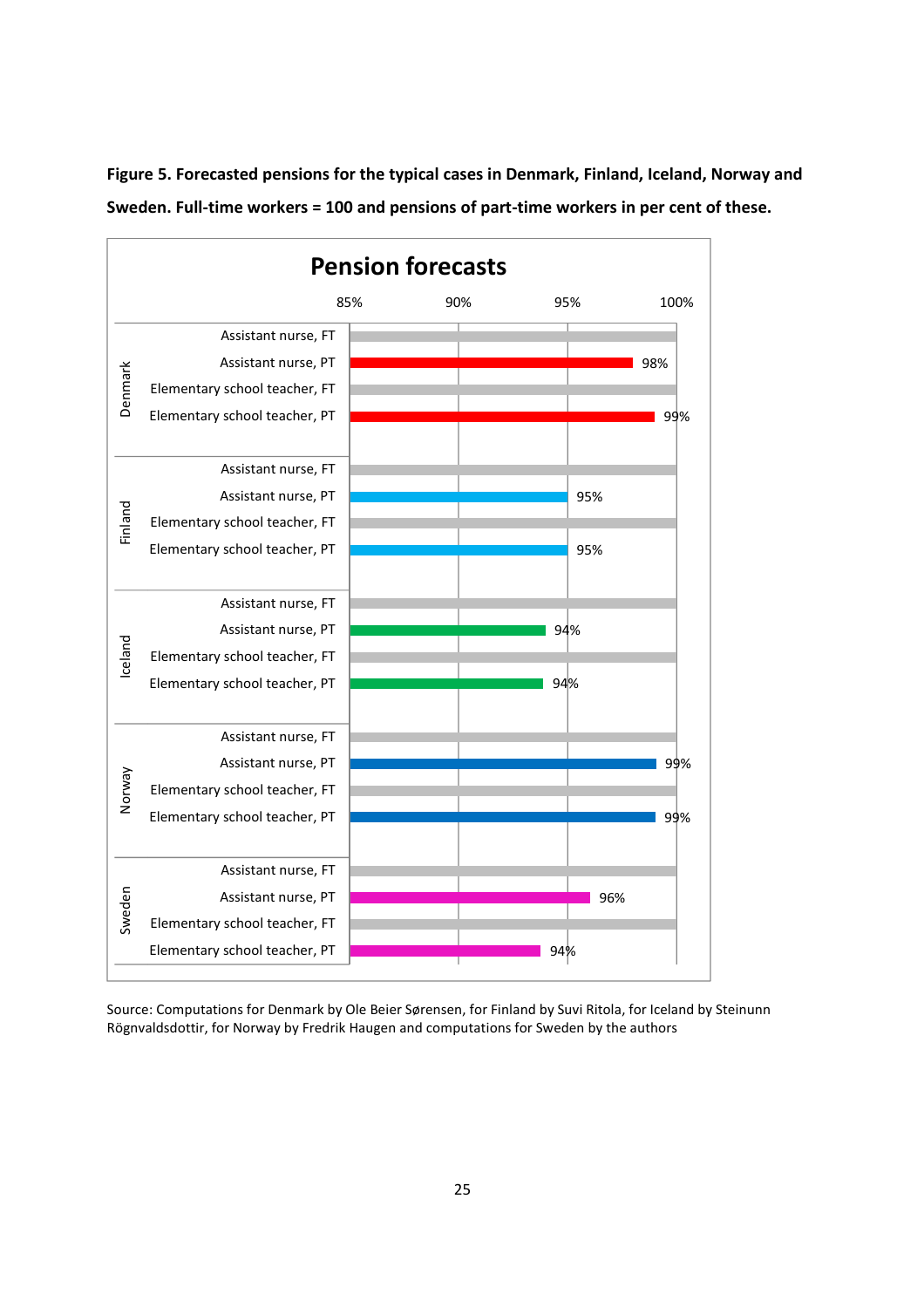#### **4. Compositional differences**

#### **4.1 Introduction**

In order to clarify the compositional differences between part-time workers in the Nordic countries, in this section we describe the characteristics of male and female full-time and parttime workers in Denmark, Finland, Norway and Sweden using data from the European Social Survey (ESS) in 2008 and 2010. We classify individuals who had paid work the week preceding the interview, including those temporary absent, as employees. Among these, those who had contracted weekly hours of 35 or more are defined as full-time workers, while those who had contracted weekly hours of less than 35 are defined as part-time workers, as mentioned above. Self-employed individuals are excluded. We focus on the key characteristics gender, age and education and limit the presentation to the age range 20-64 years except when it comes to the age-distribution (Section 4.3) where for the sake of completeness we present the whole agerange from 15 years to 74 years. Hereby, the reader also gets a view of the size and composition of our sample.<sup>18</sup>

#### **4.2 Gender**

<u>.</u>

Table 4.1 displays the percentages working full time and part time among women and men in Denmark, Finland, Norway and Sweden. Although the percentages differ somewhat from those presented in Section 2, the pattern is the expected. In all countries part-time work is much more common among women than among men with Finland having the smallest gender-difference as seen above. Consistent with what we saw in Figure 1A, the fraction working part time among men differ much less across the countries than the fraction among women. (The ESS estimates differ from those from Eurostat for a number of reasons. First, the ESS has much smaller sample sizes than the labour force surveys on which Eurostat base its figures which give less precision, that is, larger standard deviations. Second, ESS captures the employment status the week preceding the interview whereas the Eurostat figures are annual averages.)

<sup>&</sup>lt;sup>18</sup> The number of observations differs between tables for the age-range 20-64 years due to partial non-response.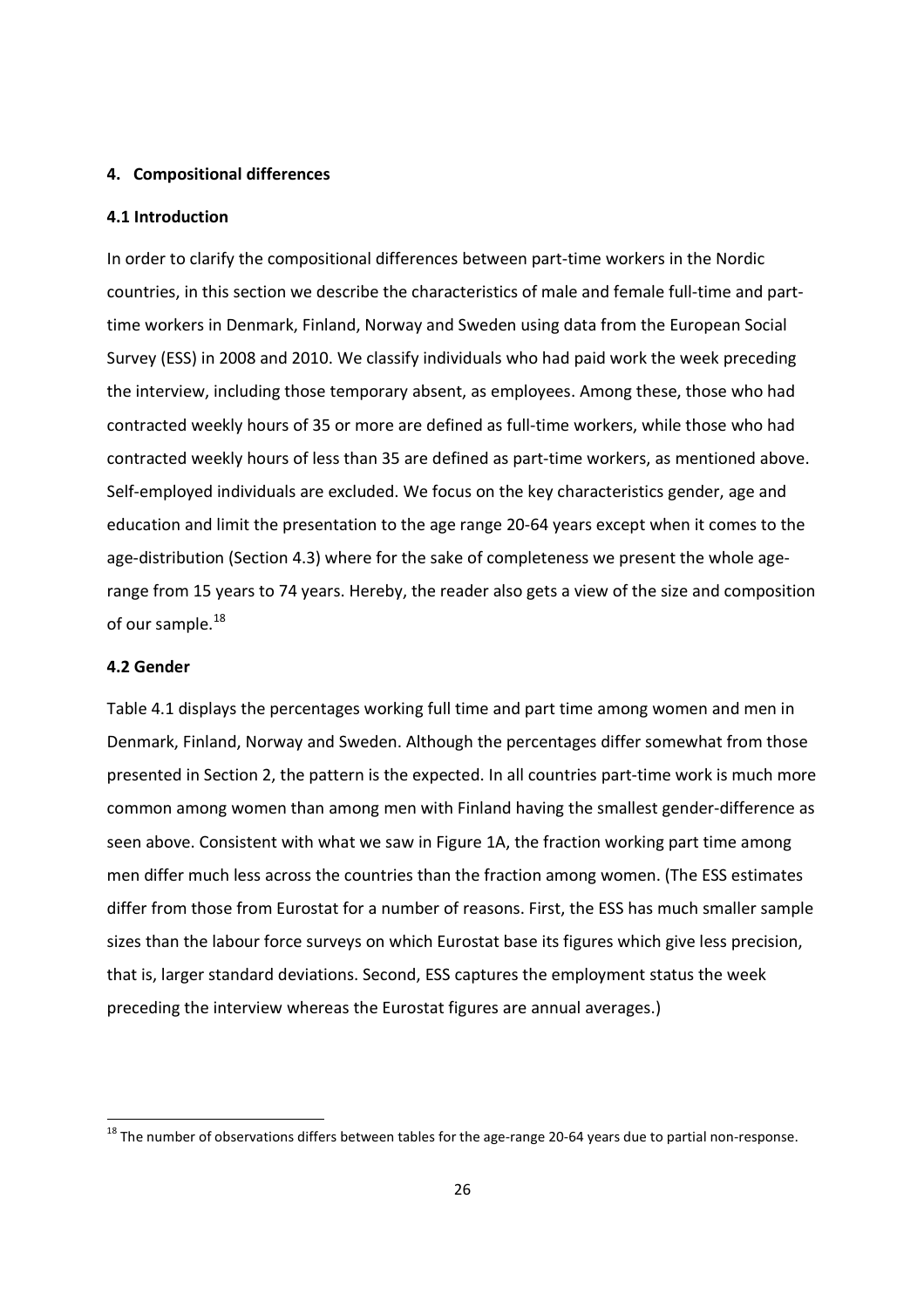| Table 4.1 Percentage employed full time and part time among women and men 20-64 years in |  |  |  |  |
|------------------------------------------------------------------------------------------|--|--|--|--|
| Denmark, Finland, Norway and Sweden, averages for 2008 and 2010.                         |  |  |  |  |
|                                                                                          |  |  |  |  |

|                     | <b>Denmark</b> |       | <b>Finland</b> |       | <b>Norway</b> |       | Sweden |       |
|---------------------|----------------|-------|----------------|-------|---------------|-------|--------|-------|
|                     | Women          | Men   | Women          | Men   | Women         | Men   | Women  | Men   |
| Full-time employees | 62.3           | 92.4  | 79.6           | 91.6  | 70.9          | 89.3  | 73.0   | 90.9  |
| Part-time employees | 37.7           | 7.6   | 20.4           | 8.4   | 29.1          | 10.7  | 27.0   | 9.1   |
|                     | 100.0          | 100.0 | 100.0          | 100.0 | 100.0         | 100.0 | 100.0  | 100.0 |
| $No. obs =$         | 756            | 792   | 854            | 879   | 795           | 926   | 851    | 814   |

Source: European Social Survey (ESS), own computations.

#### **4.3 Age-distribution**

Next, we compare the age-distribution of part-time workers to that of full-time workers in the four countries by gender. Looking, first, at employed women we see that in all countries the age-distribution differs significantly between full-time workers and part-time workers (Table 4.2A). Thus, the percentage of young workers-- aged 15-24 years-- is higher among part-time workers than among full-time workers in all countries. When it comes to workers aged 55-74 years the percentage is rather similar among full-time and part-time workers in all countries except in Norway where older workers constitute a larger fraction of the female part-time workers.

| Table 4.2A. Age-distributions of female full-time and part-time workers 15-74 years in |
|----------------------------------------------------------------------------------------|
| Denmark, Finland, Norway and Sweden averages for 2008 and 2010. Per cent.              |

| <b>Women</b> | <b>Denmark</b> | ***   | <b>Finland</b> | $***$ | <b>Norway</b> | ***   | Sweden | ***   |
|--------------|----------------|-------|----------------|-------|---------------|-------|--------|-------|
|              | Full-          | Part- | Full-          | Part- | Full-         | Part- | Full-  | Part- |
| Age          | time           | time  | time           | time  | time          | time  | time   | time  |
| $15-19$      | 2.3            | 10.5  | 0.9            | 3.3   | 1.4           | 11.5  | 0.5    | 6.3   |
| $20 - 24$    | 2.7            | 3.7   | 3.6            | 14.3  | 4.7           | 7.9   | 5.7    | 12.7  |
| 25-34        | 19.1           | 10.8  | 20.2           | 22.5  | 21.7          | 15.1  | 19.8   | 17.8  |
| 35-44        | 27.7           | 27.6  | 25.9           | 22.0  | 27.0          | 21.2  | 25.4   | 21.3  |
| 45-54        | 29.6           | 26.3  | 28.8           | 17.0  | 27.9          | 20.5  | 26.4   | 17.8  |
| 55-64        | 17.7           | 19.8  | 20.4           | 19.8  | 15.8          | 18.4  | 20.9   | 21.3  |
| 65-74        | 1.0            | 1.2   | 0.2            | 1.1   | 1.6           | 5.4   | 1.4    | 2.8   |
|              | 100            | 100   | 100            | 100   | 100           | 100   | 100    | 100   |
| $No. obs =$  | 487            | 323   | 687            | 182   | 581           | 278   | 633    | 253   |

Source: European Social Survey (ESS), own computations.

Test of statistical significance: distributions of full-time and part-time workers significantly different at p<0.01 \*\*\*; at p<0.05 \*\*; at p<0.10 \*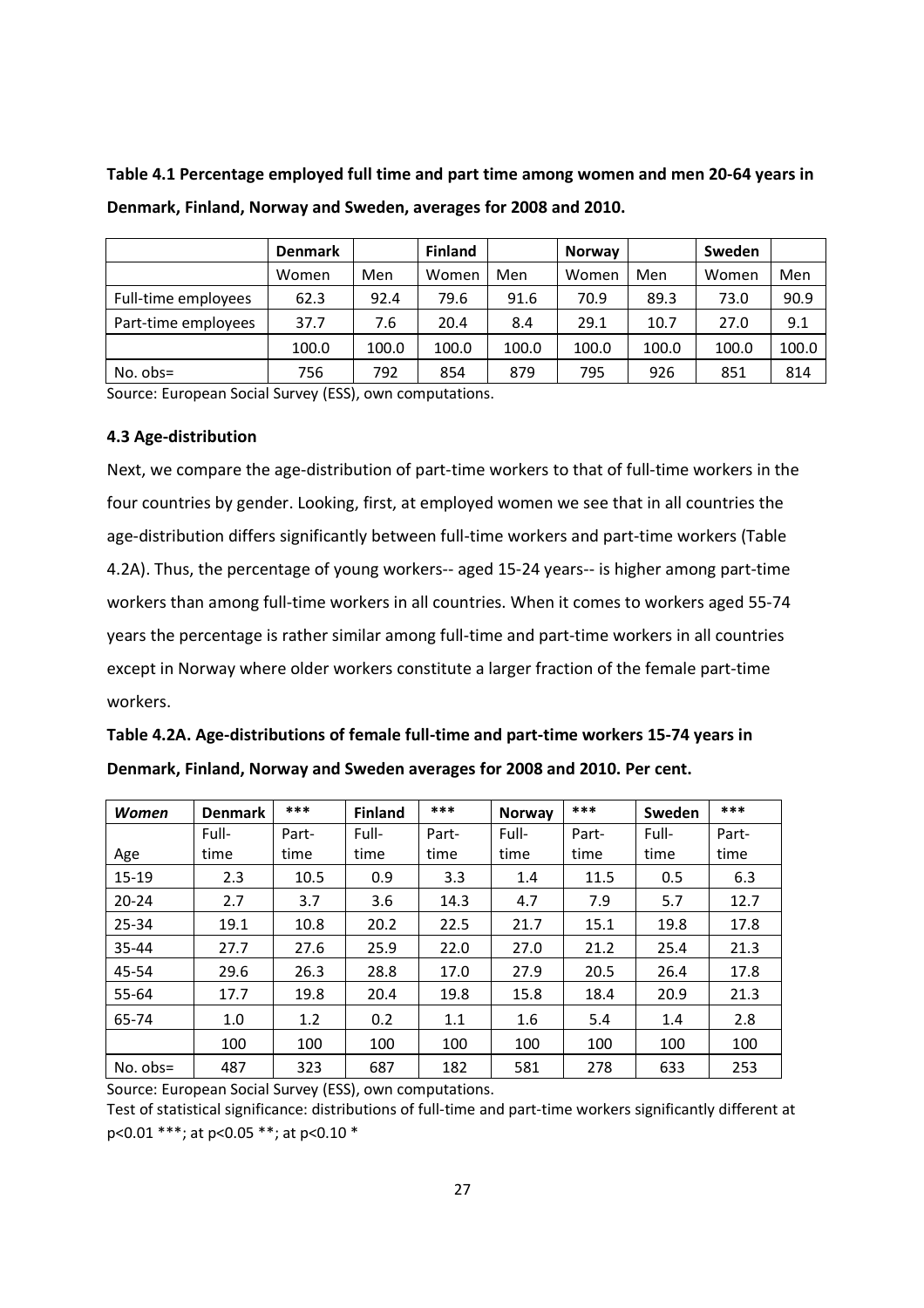Turning to employed men, we see that the age-distribution of full-time and part-time workers differs even more than for women (Table 4.2B). Thus, compared to full-time workers the fraction of young workers aged 15-24 years is much higher among male part-time workers in all countries, especially in Denmark. In all countries, the fraction of older workers-- 55-74 years-- is higher, too, among part-time workers, but in Denmark and Sweden those aged 65-74 years constitute a particularly large fraction. In Finland working at ages 65 or older seems to be less common among both groups of workers.

Finally, comparing the age-distribution of female and male part-time workers, we find, unsurprisingly, that they differ substantially; female part-time workers tend to be concentrated to the ages 25-54 years while the majority of male part-time workers are found in the ages 15- 24 years and 55-74 years. In the remainder of this section and the next we focus on the ages 20- 64 years.

| Table 4.2B Age-distributions of male full-time and part-time workers 15-74 years in Denmark, |
|----------------------------------------------------------------------------------------------|
| Finland, Norway and Sweden, averages for 2008 and 2010. Per cent.                            |

| Men        | <b>Denmark</b> | ***   | <b>Finland</b> | ***   | <b>Norway</b> | ***   | Sweden | ***   |
|------------|----------------|-------|----------------|-------|---------------|-------|--------|-------|
|            | Full-          | Part- | Full-          | Part- | Full-         | Part- | Full-  | Part- |
| Age        | time           | time  | time           | time  | time          | time  | time   | time  |
| 15-19      | 0.7            | 17.4  | 1.1            | 6.2   | 1.7           | 13.5  | 0.7    | 5.6   |
| $20 - 24$  | 5.3            | 17.4  | 4.8            | 11.1  | 4.8           | 12.7  | 5.3    | 21.4  |
| $25 - 34$  | 15.8           | 8.1   | 24.0           | 32.1  | 22.3          | 15.1  | 21.7   | 21.4  |
| 35-44      | 26.3           | 12.8  | 23.1           | 12.4  | 27.3          | 15.9  | 30.0   | 14.6  |
| 45-54      | 27.5           | 9.3   | 29.6           | 9.9   | 23.1          | 15.1  | 21.6   | 6.7   |
| 55-64      | 22.3           | 22.1  | 16.6           | 25.9  | 18.6          | 19.8  | 18.0   | 19.1  |
| 65-74      | 2.0            | 12.8  | 0.9            | 2.5   | 2.3           | 7.9   | 2.8    | 11.2  |
|            | 100.0          | 100   | 100.0          | 100.0 | 100           | 100   | 100    | 100   |
| No. $obs=$ | 752            | 86    | 821            | 81    | 862           | 126   | 760    | 89    |

Source: European Social Survey (ESS), own computations.

Test of statistical significance: distributions of full-time and part-time workers significantly different at p<0.01 \*\*\*; at p<0.05 \*\*; at p<0.10 \*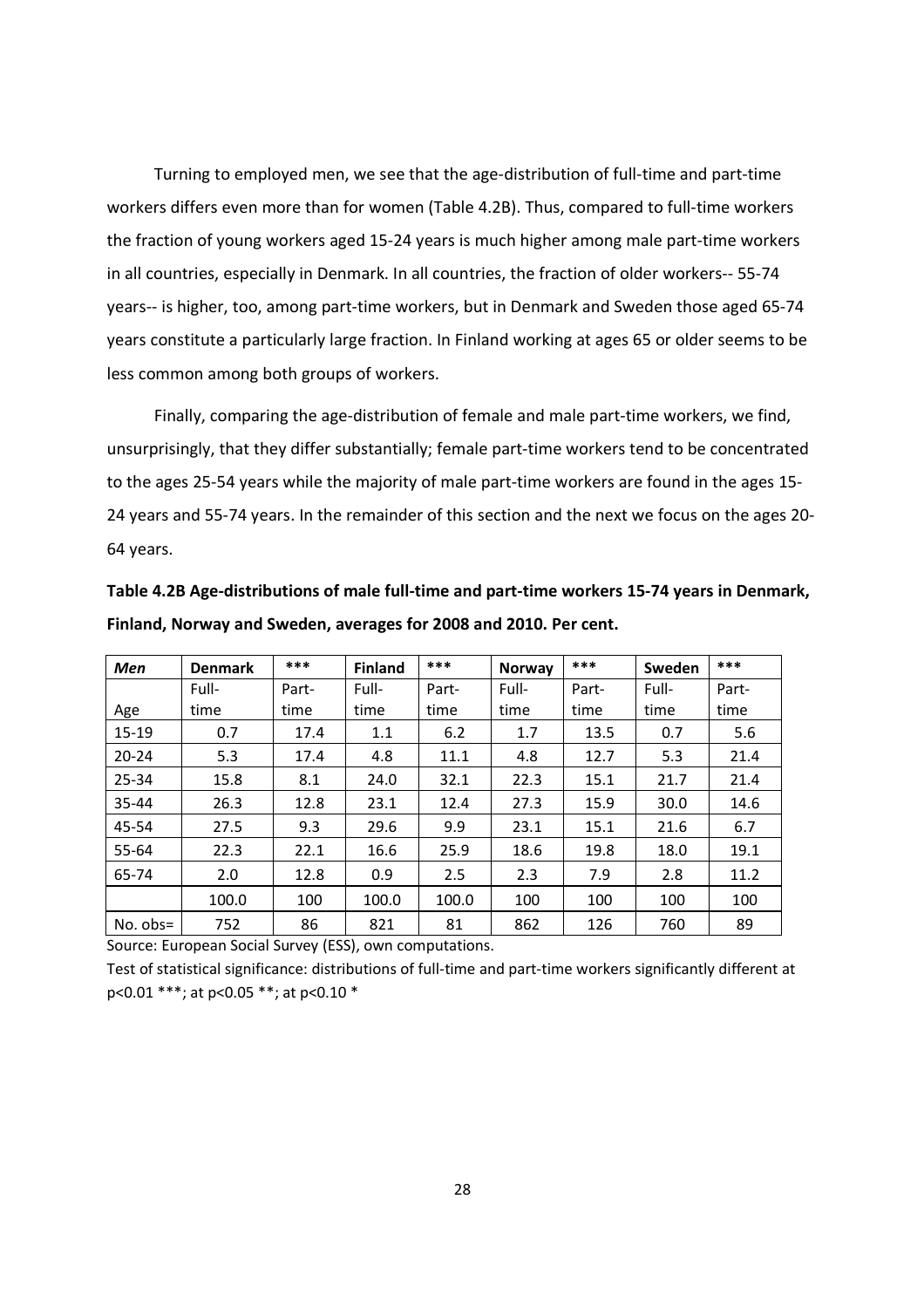#### **4.4 Education**

It is clear from Table 4.3A that in all countries women who work part time have significantly lower levels of education than those working full time. Thus, the majority of women who work part time have at most secondary education while those working full time to a greater extent have more than secondary education. In Finland the difference in level of education between female full-time and part-time workers is smaller.

| Table 4.3A Level of education among female full-time and part-time workers 20-64 years in |
|-------------------------------------------------------------------------------------------|
| Denmark, Finland, Norway and Sweden, averages for 2008 and 2010. Per cent.                |

| Women                  | <b>Denmark</b> | ***   | <b>Finland</b> | ***   | <b>Norway</b> | $***$ | Sweden | $***$ |
|------------------------|----------------|-------|----------------|-------|---------------|-------|--------|-------|
|                        | Full-          | Part- | Full-          | Part- | Full-         | Part- | Full-  | Part- |
| Education              | time           | time  | time           | time  | time          | time  | time   | time  |
| Secondary education or |                |       |                |       |               |       |        |       |
| lower                  | 36.7           | 50.9  | 44.6           | 56.9  | 35.5          | 54.1  | 41.3   | 60.4  |
| More than secondary    |                |       |                |       |               |       |        |       |
| education              | 63.3           | 49.1  | 55.4           | 43.1  | 64.5          | 45.9  | 58.7   | 39.7  |
|                        | 100.0          | 100.0 | 100.0          | 100.0 | 100.0         | 100.0 | 100.0  | 100.0 |
| $No. obs =$            | 471            | 285   | 680            | 174   | 560           | 231   | 618    | 227   |

Source: European Social Survey (ESS), own computations.

Test of statistical significance: distributions of full-time and part-time workers significantly different at p<0.01 \*\*\*; at p<0.05 \*\*; at p<0.10 \*

Among men the level of education differs less between full-time and part-time employees than among women (Table 4.3B). Thus, while part-time working men in Denmark, Finland and Norway have lower education than those working full time, there is no difference between the two groups in Sweden.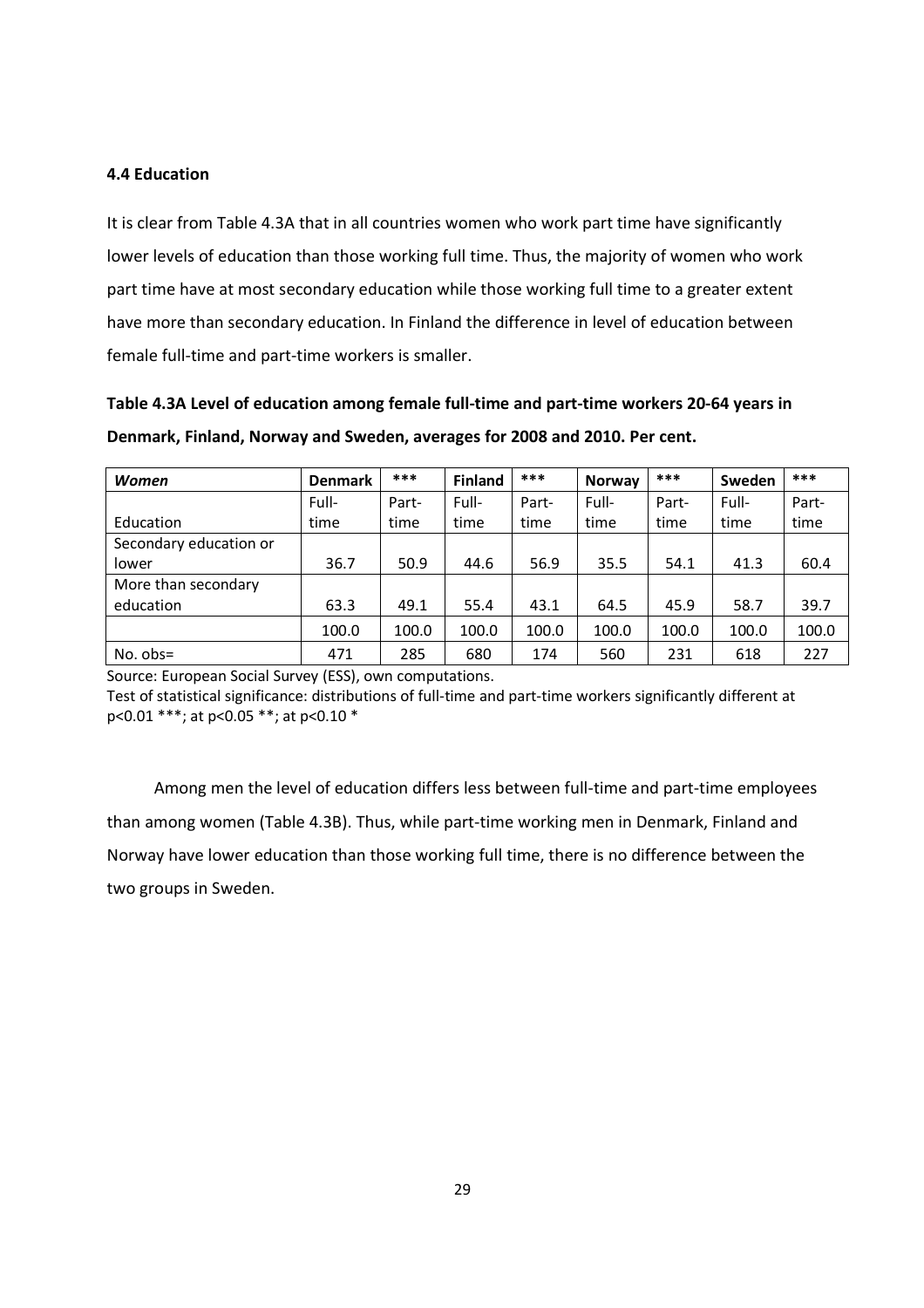| Men                    | <b>Denmark</b> | $\ast$ | <b>Finland</b> |       | <b>Norway</b> |       | <b>Sweden</b> |       |
|------------------------|----------------|--------|----------------|-------|---------------|-------|---------------|-------|
|                        | Full-          | Part-  | Full-          | Part- | Full-         | Part- | Full-         | Part- |
| Education              | time           | time   | time           | time  | time          | time  | time          | time  |
| Secondary education or |                |        |                |       |               |       |               |       |
| lower                  | 55.4           | 71.7   | 53.4           | 58.1  | 45.6          | 51.5  | 60.4          | 62.2  |
| More than secondary    |                |        |                |       |               |       |               |       |
| education              | 44.6           | 28.3   | 41.6           | 31.9  | 54.4          | 48.5  | 39.6          | 37.8  |
|                        | 100.0          | 100.0  | 100.0          | 100.0 | 100.0         | 100.0 | 100.0         | 100.0 |
| $No. obs =$            | 731            | 60     | 805            | 74    | 827           | 99    | 735           | 74    |

**Table 4.3B Level of education among male full-time and part-time workers 20-64 years in Denmark, Finland, Norway and Sweden, averages for 2008 and 2010. Per cent.** 

Source: European Social Survey (ESS), own computations.

Test of statistical significance: distributions of full-time and part-time workers significantly different at p<0.01 \*\*\*; at p<0.05 \*\*; at p<0.10 \*

#### **5. Feelings about economic situation and work**

#### **5.1 Satisfaction with pay**

We now use the ESS-data to examine how full-time and part-time workers experience and feel about their economic situation, their work and life circumstances starting with pay. Table 5.1A presents women's answers to the question "Considering my efforts and achievements in my job I feel I get paid appropriately. Agree – Disagree". We see that there is a rather large fraction among both full-time and part-time working women saying that they feel they are not being paid appropriately, 32-47 per cent. In Denmark and Sweden the fraction agreeing with the statement is lower and the fraction disagreeing somewhat higher among part-time workers than among full-time workers but the difference is not statistically significant. In Finland the opposite relationship exists and in Norway there is virtually no difference.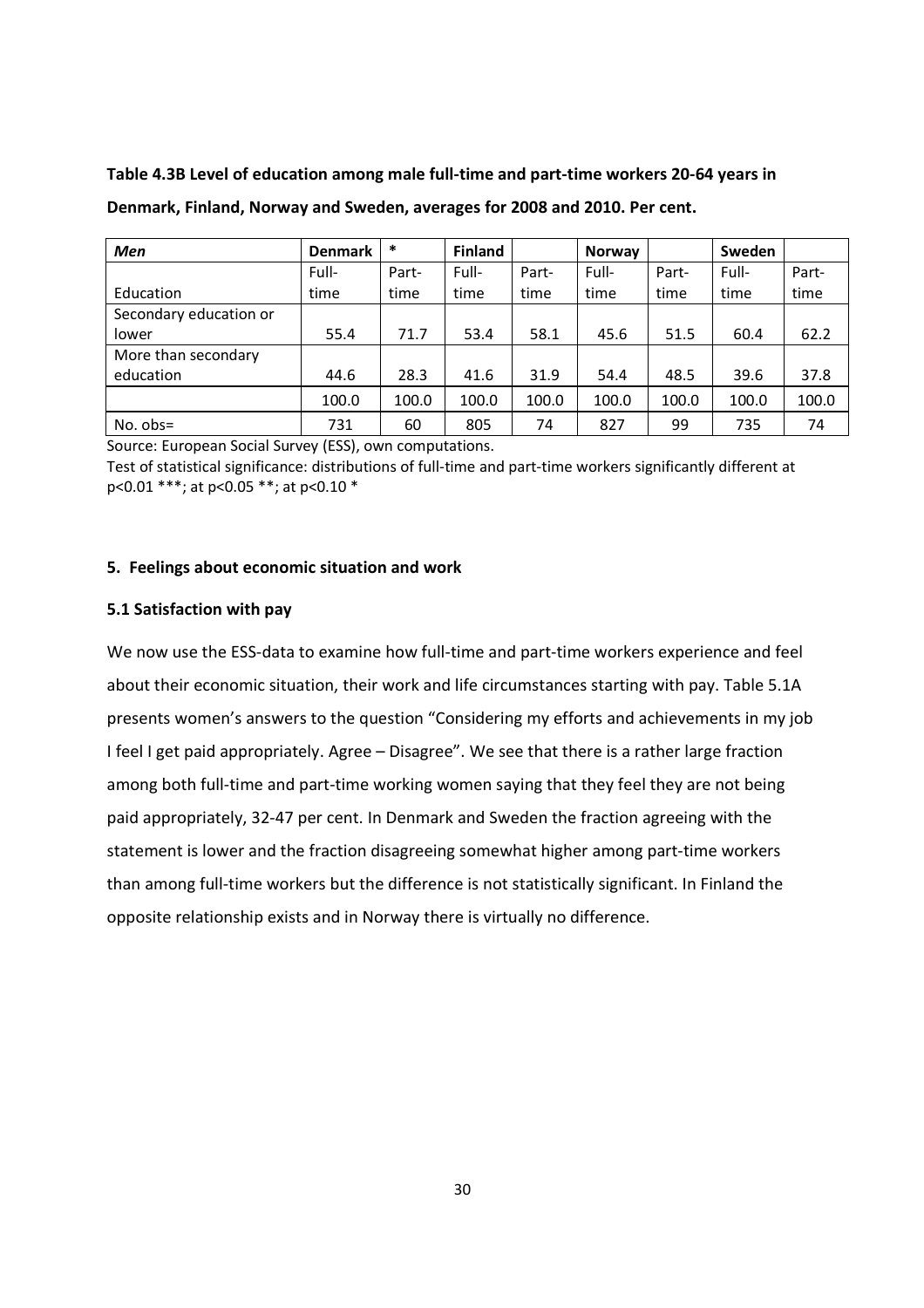**Table 5.1A Percentage feeling that they get paid appropriately or not among full-time and part-time employed women 20-64 years in Denmark, Finland, Norway and Sweden in 2010.**

| Women            | <b>Denmark</b> |       | <b>Finland</b> |       | <b>Norway</b> |       | <b>Sweden</b> |       |
|------------------|----------------|-------|----------------|-------|---------------|-------|---------------|-------|
| Get paid         |                | Part- | Full-          | Part- | Full-         | Part- | Full-         | Part- |
| appropriately    | Full-time      | time  | time           | time  | time          | time  | time          | time  |
| Agrees           | 52.3           | 45.5  | 38.8           | 42.3  | 51.5          | 51.7  | 51.8          | 41.4  |
| Neither          |                |       |                |       |               |       |               |       |
| agrees or        |                |       |                |       |               |       |               |       |
| disagrees        | 13.6           | 14.6  | 14.6           | 19.7  | 12.1          | 14.3  | 15.9          | 18.9  |
| <b>Disagrees</b> | 34.1           | 39.8  | 46.6           | 38.0  | 36.4          | 34.1  | 32.2          | 39.6  |
|                  | 100.0          | 100.0 | 100.0          | 100.0 | 100.0         | 100.0 | 100.0         | 100.0 |
| $No. obs =$      | 214            | 123   | 294            | 71    | 264           | 91    | 245           | 111   |

Source: European Social Survey (ESS), own computations.

Test of statistical significance: distributions of full-time and part-time workers significantly different at p<0.01 \*\*\*; at p<0.05 \*\*; at p<0.10 \*

Looking at men's answers to the same question, it seems that they overall are more content with their pay than women (Table 5.1B). But part-time working men, except in Denmark, disagree to a higher extent than those working full time with the statement.

| Table 5.1B Percentage feeling that they get paid appropriately or not among full-time and |
|-------------------------------------------------------------------------------------------|
| part-time employed men 20-64 years in Denmark, Finland, Norway and Sweden in 2010.        |

| Men              | <b>Denmark</b> |       | <b>Finland</b> | $***$ | <b>Norway</b> |       | Sweden |       |
|------------------|----------------|-------|----------------|-------|---------------|-------|--------|-------|
| Get paid         |                | Part- | Full-          | Part- | Full-         | Part- | Full-  | Part- |
| appropriately    | Full-time      | time  | time           | time  | time          | time  | time   | time  |
| Agrees           | 62.2           | 79.0  | 55.4           | 45.2  | 64.0          | 63.8  | 58.9   | 50.0  |
| Neither          |                |       |                |       |               |       |        |       |
| agrees or        |                |       |                |       |               |       |        |       |
| disagree         | 14.0           | 5.3   | 19.5           | 9.7   | 19.2          | 15.0  | 19.9   | 17.5  |
| <b>Disagrees</b> | 23.8           | 15.8  | 25.2           | 45.2  | 16.8          | 21.3  | 21.3   | 32.5  |
|                  | 100.0          | 100.0 | 100.0          | 100.0 | 100.0         | 100.0 | 100.0  | 100.0 |
| No. $obs=$       | 344            | 19    | 318            | 31    | 406           | 47    | 282    | 40    |

Source: European Social Survey (ESS), own computations.

Test of statistical significance: distributions of full-time and part-time workers significantly different at p<0.01 \*\*\*; at p<0.05 \*\*; at p<0.10 \*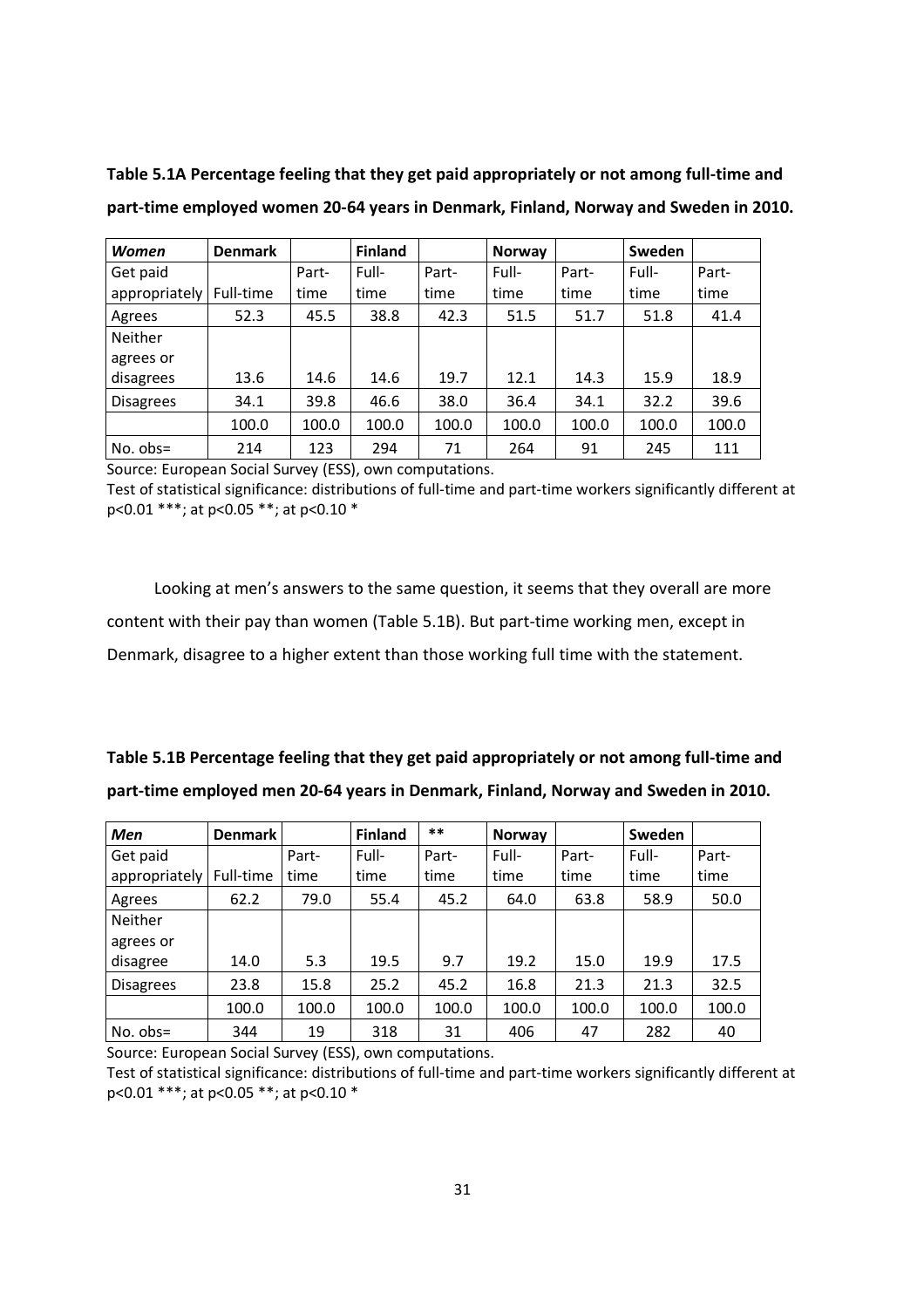#### **5.2 Economic problems**

Since about 25 per cent of the part-time workers say they work part time because they could not find a full-time job, it is motivated to investigate to what extent they experience economic difficulties and whether there are country differences in this regard. Table 5.2A displays women's reports on how they "feel about their household income nowadays". Clearly, the fraction reporting that they feel comfortable about household income is lower among part-time working women than among those working full time in Denmark, Norway and Sweden. However, the fraction reporting that they find it difficult is unexpectedly low, except among part-time workers in Finland. It seems, further, that in Finland the percentage reporting that they feel comfortable about household income is much lower among both full-time and parttime female workers than in the other countries. That this difference prevails also for men is seen below.

| Table 5.2A Feelings about household income among full-time and part-time employed women   |
|-------------------------------------------------------------------------------------------|
| 20-64 years in Denmark, Finland, Norway and Sweden, averages for 2008 and 2010. Per cent. |

| <b>Women</b>              | <b>Denmark</b> | $***$ | <b>Finland</b> | $\ast$ | Norway    |       | Sweden | $\ast$ |
|---------------------------|----------------|-------|----------------|--------|-----------|-------|--------|--------|
| Feeling about household's |                | Part- | Full-          | Part-  |           | Part- | Full-  | Part-  |
| income                    | Full-time      | time  | time           | time   | Full-time | time  | time   | time   |
| Comfortable               | 77.3           | 73.3  | 28.7           | 30.5   | 62.3      | 58.9  | 69.2   | 60.0   |
| Coping                    | 19.3           | 24.2  | 63.2           | 52.9   | 32.2      | 36.8  | 26.9   | 30.9   |
| Difficult                 | 3.4            | 2.5   | 8.1            | 16.7   | 5.5       | 4.3   | 3.9    | 9.1    |
|                           | 100.0          | 100.0 | 100.0          | 100.0  | 100.0     | 100.0 | 100.0  | 100.0  |
| $No. obs =$               | 471            | 285   | 679            | 174    | 563       | 231   | 621    | 230    |

Source: European Social Survey (ESS), own computations.

Test of statistical significance: distributions of full-time and part-time workers significantly different at p<0.01 \*\*\*; at p<0.05 \*\*; at p<0.10 \*

Table 5.2B presents the men's answer to the same question. We see that particularly in Sweden but also in Denmark the fraction which feels comfortable about household income is lower among part-time workers than among full-time workers. In addition, the fraction that finds it difficult is higher among male part-time workers in Finland and Sweden.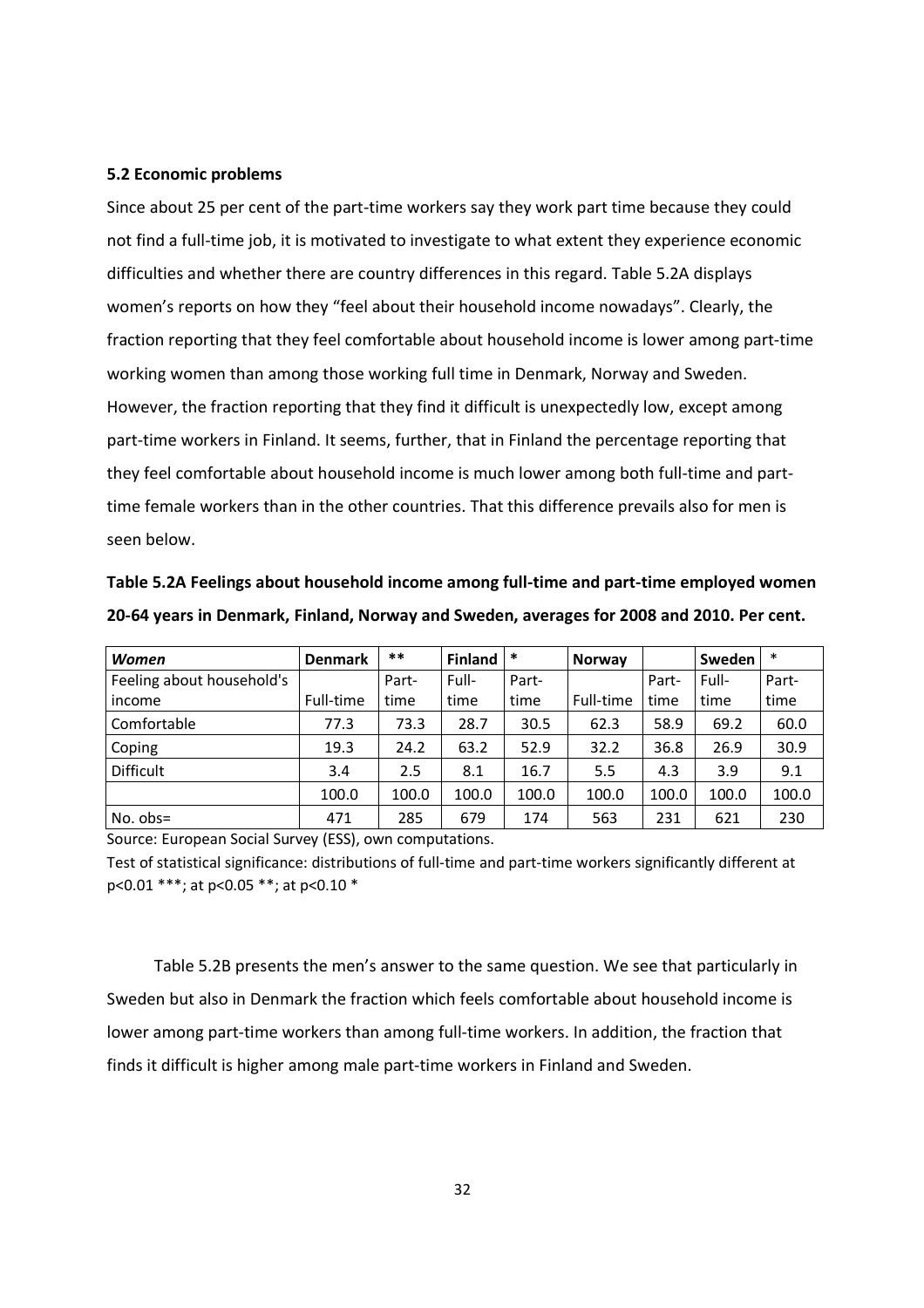| <b>Men</b>         | <b>Denmark</b> |       | <b>Finland</b> | *     | <b>Norway</b> |       | Sweden | $***$ |
|--------------------|----------------|-------|----------------|-------|---------------|-------|--------|-------|
| Feeling about      |                | Part- | Full-          | Part- | Full-         | Part- | Full-  | Part- |
| household's income | Full-time      | time  | time           | time  | time          | time  | time   | time  |
| Comfortable        | 78.8           | 71.7  | 24.9           | 25.7  | 65.6          | 68.7  | 70.8   | 51.4  |
| Coping             | 19.1           | 25.0  | 68.9           | 55.4  | 30.6          | 26.3  | 26.1   | 31.1  |
| <b>Difficult</b>   | 2.1            | 3.3   | 6.2            | 18.9  | 3.8           | 5.1   | 3.1    | 17.6  |
|                    | 100.0          | 100.0 | 100.0          | 100.0 | 100.0         | 100.0 | 100.0  | 100.0 |
| $No. obs =$        | 732            | 60    | 804            | 74    | 826           | 99    | 739    | 74    |

**Table 5.2B Feelings about household income among full-time and part-time employed men 20-64 years in Denmark, Finland, Norway and Sweden, averages for 2008 and 2010. Per cent.**

Source: European Social Survey (ESS), own computations.

We now turn to the question of whether the individuals have had to manage on lower household income in the three last years, which is a broader measure of economic difficulties. We see that female part-time workers in all countries, but especially those in Finland and Sweden, more often than full-time workers answer "a great deal" (Table 5.3A). The difference is, however, only significant for Sweden.

**Table 5.3A Percentage having had to manage on a lower household income in the last three years among full-time and part-time employed women 20-64 years in Denmark, Finland, Norway and Sweden in 2010.**

| <b>Women</b>     | <b>Denmark</b> |       | <b>Finland</b> |       | <b>Norway</b> |       | Sweden    | $***$ |
|------------------|----------------|-------|----------------|-------|---------------|-------|-----------|-------|
| Manage on lower  |                | Part- |                | Part- |               | Part- |           | Part- |
| household income | Full-time      | time  | Full-time      | time  | Full-time     | time  | Full-time | time  |
| Not at all       | 63.1           | 59.4  | 32.4           | 22.5  | 50.9          | 44.3  | 53.2      | 34.2  |
| Some             | 20.3           | 20.3  | 42.8           | 42.5  | 33.6          | 35.9  | 27.0      | 36.8  |
| A great deal     | 16.6           | 20.3  | 24.8           | 35.0  | 15.5          | 19.8  | 19.8      | 29.1  |
|                  | 100.0          | 100.0 | 100.0          | 100.0 | 100.0         | 100.0 | 100.0     | 100.0 |
| $No. obs =$      | 217            | 133   | 299            | 80    | 271           | 106   | 248       | 117   |

Source: European Social Survey (ESS), own computations.

Test of statistical significance: distributions of full-time and part-time workers significantly different at p<0.01 \*\*\*; at p<0.05 \*\*; at p<0.10\*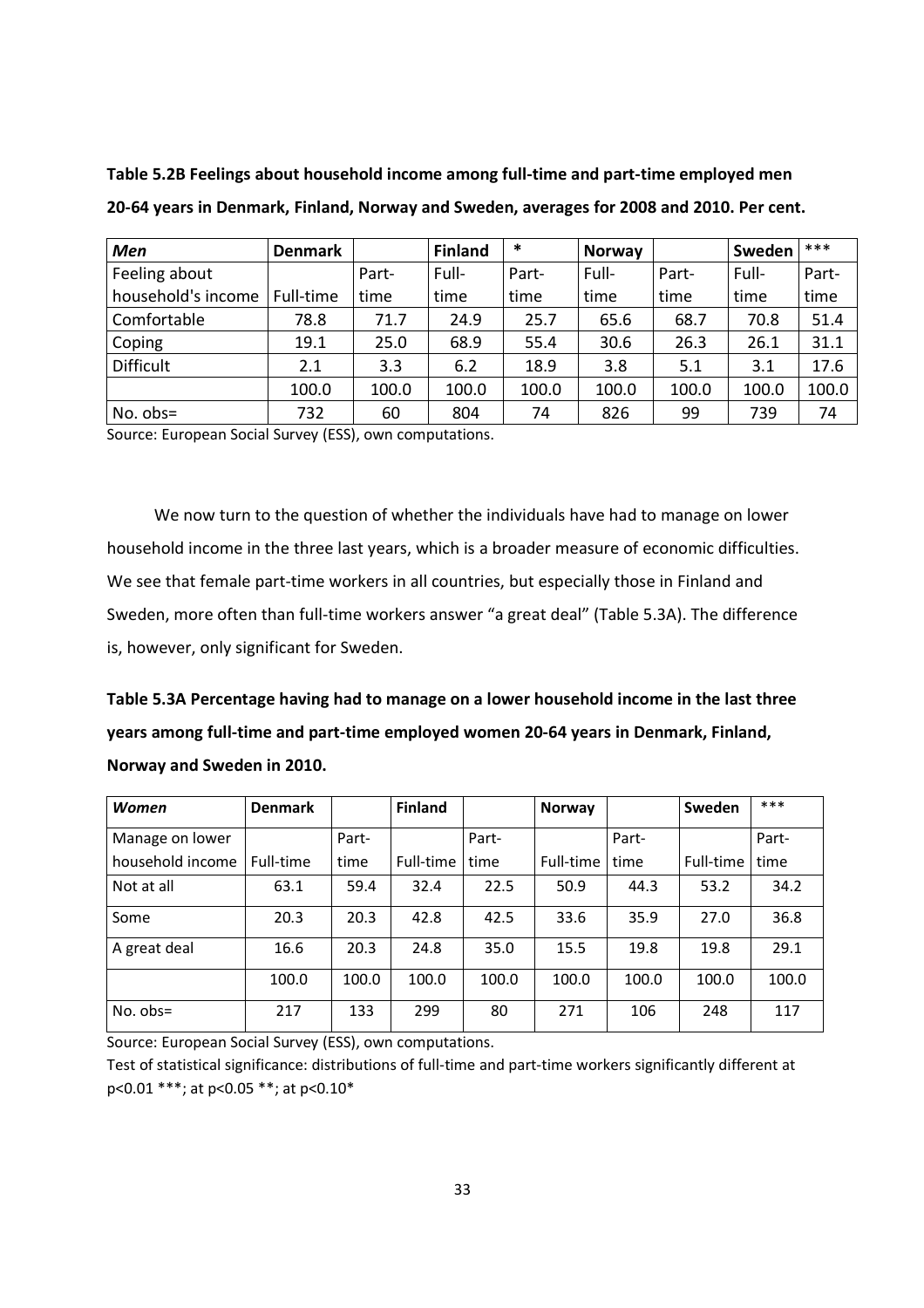Among men we observe the same pattern as for women; in all countries part-time workers more often than full-time workers say they have had to manage on lower household income "a great deal". The difference is significant for all countries but particularly large in Finland and Sweden (Table 5.3B). Answers to a similar question for Iceland are presented in Table 5.3C. We see that the fraction that has experienced economic difficulties is similar to that in the other Nordic countries but does not differ between full-time and part-time workers.

**Table 5.3B Percentage having had to manage on a lower household income in the last three years among full-time and part-time employed men 20-64 years in Denmark, Finland, Norway and Sweden in 2010.**

| <b>Men</b>       | <b>Denmark</b> | $***$ | <b>Finland</b> | ***   | Norway | ***   | Sweden | ***   |
|------------------|----------------|-------|----------------|-------|--------|-------|--------|-------|
| Manage on lower  |                | Part- | Full-          | Part- | Full-  | Part- | Full-  | Part- |
| household income | Full-time      | time  | time           | time  | time   | time  | time   | time  |
| Not at all       | 66.1           | 40.7  | 28.5           | 11.1  | 59.2   | 49.1  | 56.7   | 33.3  |
| Some             | 19.4           | 33.3  | 53.9           | 47.2  | 31.7   | 25.5  | 31.0   | 31.0  |
| A great deal     | 14.5           | 25.9  | 17.6           | 41.7  | 9.1    | 25.5  | 12.3   | 35.7  |
|                  | 100.0          | 100.0 | 100.0          | 100.0 | 100.0  | 100.0 | 100.0  | 100.0 |
| $No. obs =$      | 351            | 27    | 319            | 36    | 407    | 55    | 284    | 42    |

Source: European Social Survey (ESS), own computations.

Test of statistical significance: distributions of full-time and part-time workers significantly different at p<0.01 \*\*\*; at p<0.05 \*\*; at p<0.10\*

## **Table 5.3C Answers to the question how does your standard of living today compare to that before the financial crisis in October 2008. Iceland in 2009. Per cent.**

|                                             |           | Women     | Men       |           |
|---------------------------------------------|-----------|-----------|-----------|-----------|
| The standard of living better or worse than | Full-time | Part-time | Full-time | Part-time |
| before 2008                                 |           |           |           |           |
| Very or rather much better                  |           |           |           |           |
| About the same                              | 74        | 75        | 75        | 78        |
| Very or rather much worse                   | 24        | 24        | 23        | 18        |
| Total                                       | 100       | 100       | 100       | 100       |
| No. $obs=$                                  | 574       | 570       | 792       | 201       |

Source: Health and wellbeing of the Icelandic population 2009.

Note: In the Icelandic data part-time work is defined as less than 40 hours/week and full-time work as 40 hours/week or more.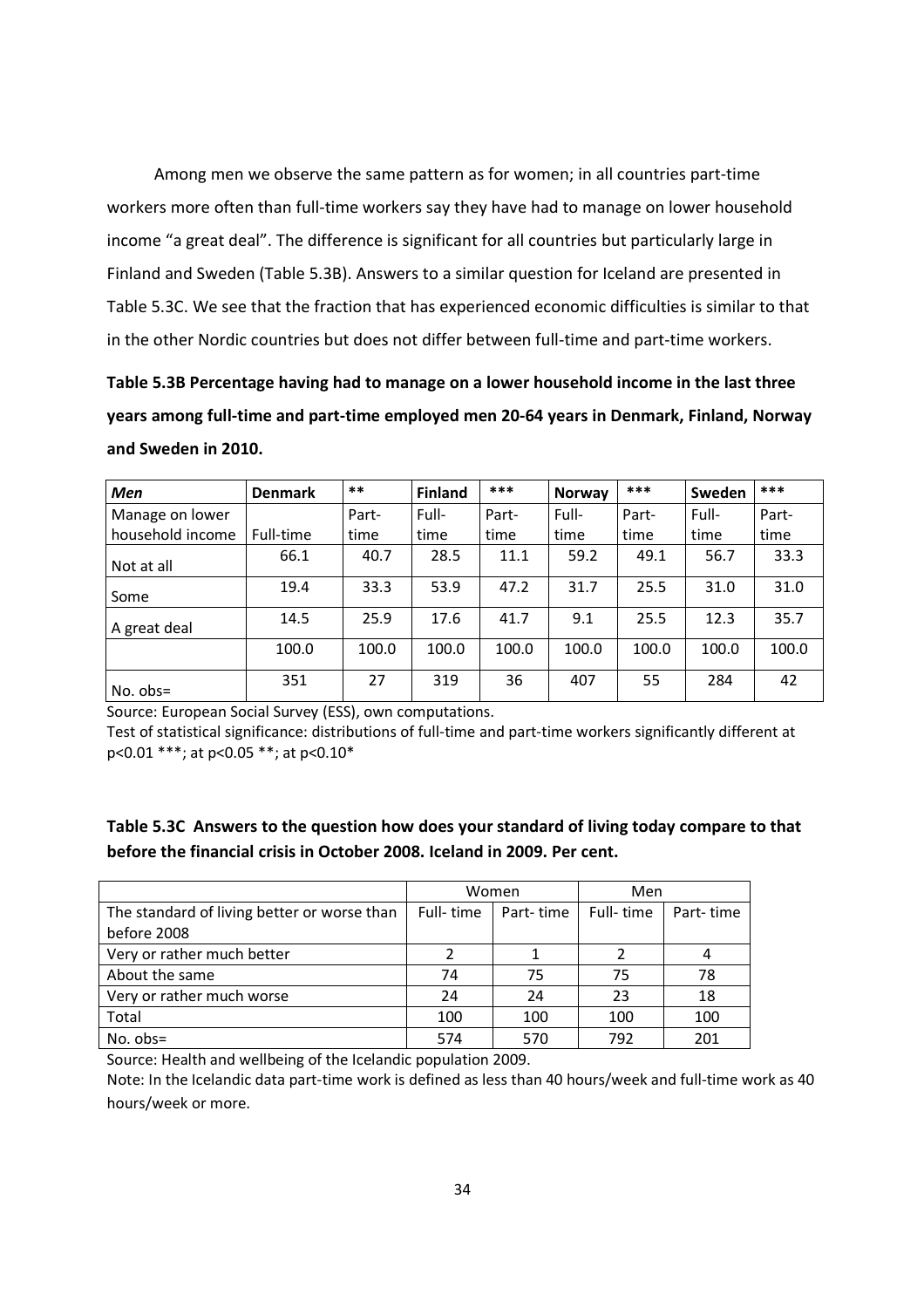#### **5.3 Job satisfaction and life satisfaction**

Since women and men not only care about wages but also value job satisfaction, we now turn to whether the level of job satisfaction differ between female and male full-time and part-time workers and across countries. The question asked in the ESS was: "How satisfied are you in your main job?"

| years in Denmark, Finland, Norway and Sweden in 2010. Per cent. |                |          |                |     |               |          |        |           |  |
|-----------------------------------------------------------------|----------------|----------|----------------|-----|---------------|----------|--------|-----------|--|
| Women                                                           | <b>Denmark</b> |          | <b>Finland</b> |     | <b>Norway</b> | $***$    | Sweden |           |  |
| $C = 1.6$                                                       |                | $D = -1$ |                | D-A |               | $D = -1$ |        | $D - \mu$ |  |

**Table 5.4A Satisfaction in main job among full-time and part-time employed women 20-64** 

| Women        | <b>Denmark</b> |       | <b>Finland</b> |       | <b>Norway</b> | **    | Sweden    |       |
|--------------|----------------|-------|----------------|-------|---------------|-------|-----------|-------|
| Satisfaction |                | Part- |                | Part- |               | Part- |           | Part- |
| in main job  | Full-time      | time  | Full-time      | time  | Full-time     | time  | Full-time | time  |
| Very         |                |       |                |       |               |       |           |       |
| satisfied    | 50.5           | 51.6  | 28.2           | 32.9  | 38.4          | 33.0  | 30.5      | 25.7  |
| Satisfied    | 46.3           | 44.4  | 65.3           | 56.2  | 56.3          | 53.9  | 59.7      | 57.8  |
| Dissatisfied | 3.3            | 4.0   | 6.5            | 11.0  | 5.3           | 13.2  | 9.9       | 16.5  |
|              | 100.0          | 100.0 | 100.0          | 100.0 | 100.0         | 100.0 | 100.0     | 100.0 |
| $No. obs =$  | 214            | 124   | 294            | 73    | 263           | 91    | 233       | 109   |

Source: European Social Survey (ESS), own computations.

Test of statistical significance: distributions of full-time and part-time workers significantly different at p<0.01 \*\*\*; at p<0.05 \*\*; at p<0.10\*

Since some of the women are working involuntary part time and some were dissatisfied with their pay, we would expect to see a bit of dissatisfaction. However, we find that a majority of women working full time and part time report that they are satisfied or very satisfied in their main job (Table 5.4A), particularly the Danish women. However, in Finland, Norway and Sweden the fraction which says they are dissatisfied is larger among part-time workers than among fulltime workers, but the difference is only significant for Norway.

Among men the pattern is similar; there is a high degree of job satisfaction among both full-time and part-time workers but a higher fraction reporting they are dissatisfied among parttime workers especially in Sweden (Table 5.4B).<sup>19</sup>

<u>.</u>

<sup>&</sup>lt;sup>19</sup> Note however the small sample sizes for part-time working men.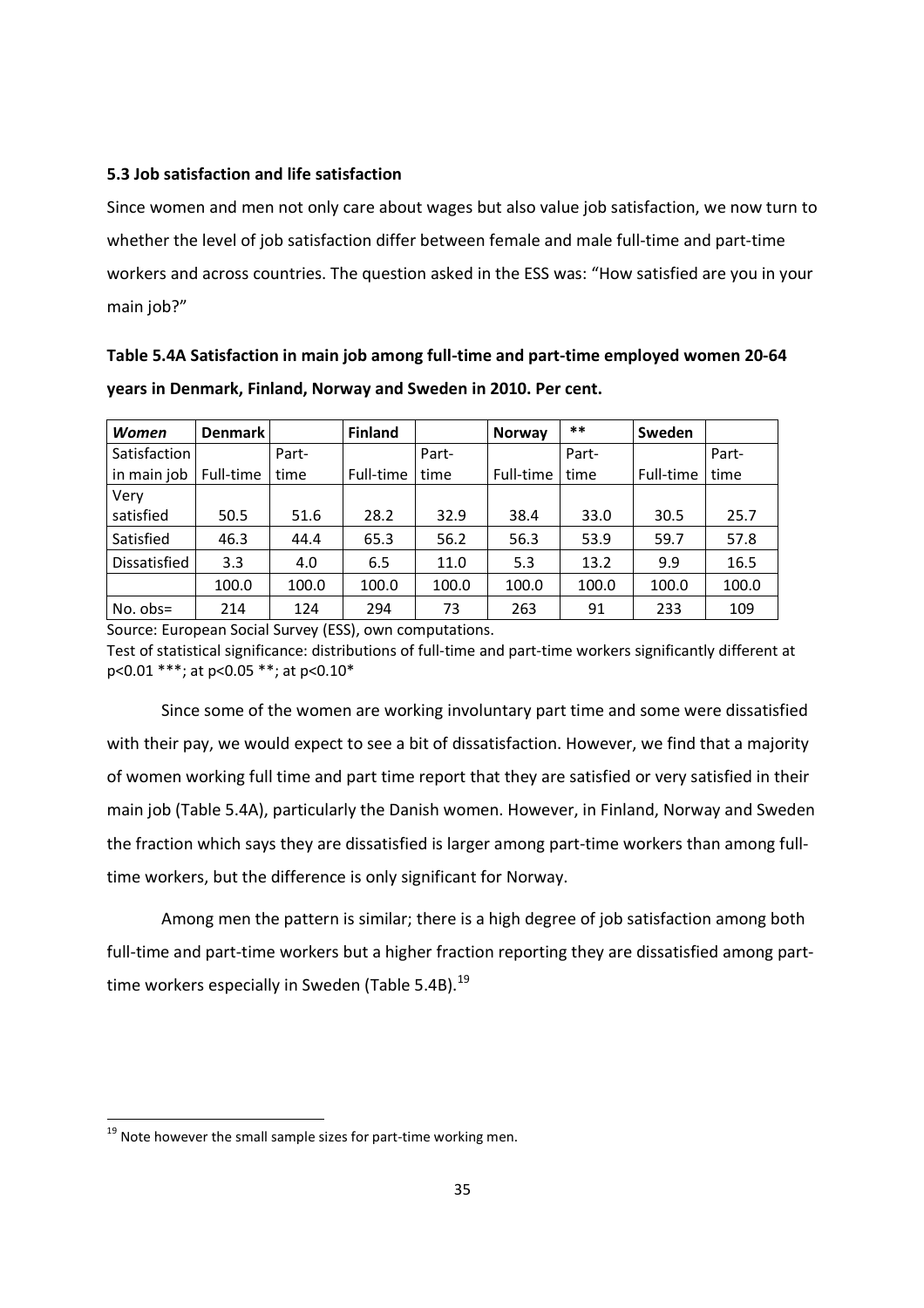**Table 5.4B Satisfaction in main job among full-time and part-time employed men 20-64 years in Denmark, Finland, Norway and Sweden in 2010. Per cent.**

| Men                  | <b>Denmark</b> |       | <b>Finland</b> |       | Norway |       | Sweden | ***   |
|----------------------|----------------|-------|----------------|-------|--------|-------|--------|-------|
| Satisfaction in main |                | Part- | Full-          | Part- | Full-  | Part- | Full-  | Part- |
| job                  | Full-time      | time  | time           | time  | time   | time  | time   | time  |
| Very satisfied       | 39.5           | 63.2  | 28.8           | 22.6  | 34.0   | 21.3  | 20.1   | 26.3  |
| Satisfied            | 51.7           | 36.8  | 63.0           | 61.3  | 60.1   | 72.3  | 71.0   | 42.1  |
| Dissatisfied         | 8.7            | 0.0   | 8.2            | 16.1  | 5.9    | 6.4   | 8.9    | 31.6  |
|                      | 100.0          | 100.0 | 100.0          | 100.0 | 100.0  | 100.0 | 100.0  | 100.0 |
| $No. obs =$          | 344            | 19    | 319            | 31    | 406    | 47    | 269    | 38    |

Source: European Social Survey (ESS), own computations.

Test of statistical significance: distributions of full-time and part-time workers significantly different at p<0.01 \*\*\*; at p<0.05 \*\*; at p<0.10\*

Finally, for most people there is more in life than work and the quality of life outside work – leisure, friends and family – matter more for some people than for others. For this reason we also investigate whether there are any differences between full-time and part-time workers in life satisfaction. The question posed in the survey was: "How satisfied are you with your life as a whole?" We see in Table 5.5A that there is a high degree of life satisfaction among working women in these countries, particularly in Denmark, and only in Finland are part-time working women somewhat less satisfied with their lives than those working full time. Thus, the economic difficulties appear not to have a noticeable impact on life satisfaction.

| Table 5.5A Life satisfaction among full-time and part-time employed women 20-64 years in |
|------------------------------------------------------------------------------------------|
| Denmark, Finland, Norway and Sweden, averages for 2008 and 2010. Per cent.               |

| <b>Women</b>         | <b>Denmark</b> |       | <b>Finland</b> | ***   | Norway |       | Sweden |       |
|----------------------|----------------|-------|----------------|-------|--------|-------|--------|-------|
|                      |                | Part- | Full-          | Part- | Full-  | Part- | Full-  | Part- |
| Satisfaction in life | Full-time      | time  | time           | time  | time   | time  | time   | time  |
| Very satisfied       | 84.0           | 85.3  | 79.7           | 77.5  | 72.2   | 77.0  | 72.4   | 67.7  |
| Satisfied            | 14.5           | 14.4  | 19.6           | 17.9  | 25.4   | 20.0  | 24.8   | 27.5  |
| Dissatisfied         | 1.5            | 0.4   | 0.7            | 4.6   | 2.5    | 3.0   | 2.7    | 4.8   |
|                      | 100.0          | 100.0 | 100.0          | 100.0 | 100.0  | 100.0 | 100.0  | 100.0 |
| $No. obs =$          | 468            | 285   | 680            | 173   | 564    | 230   | 620    | 229   |

Source: European Social Survey (ESS), own computations.

Test of statistical significance: distributions of full-time and part-time workers significantly different at p<0.01 \*\*\*; at p<0.05 \*\*; at p<0.10\*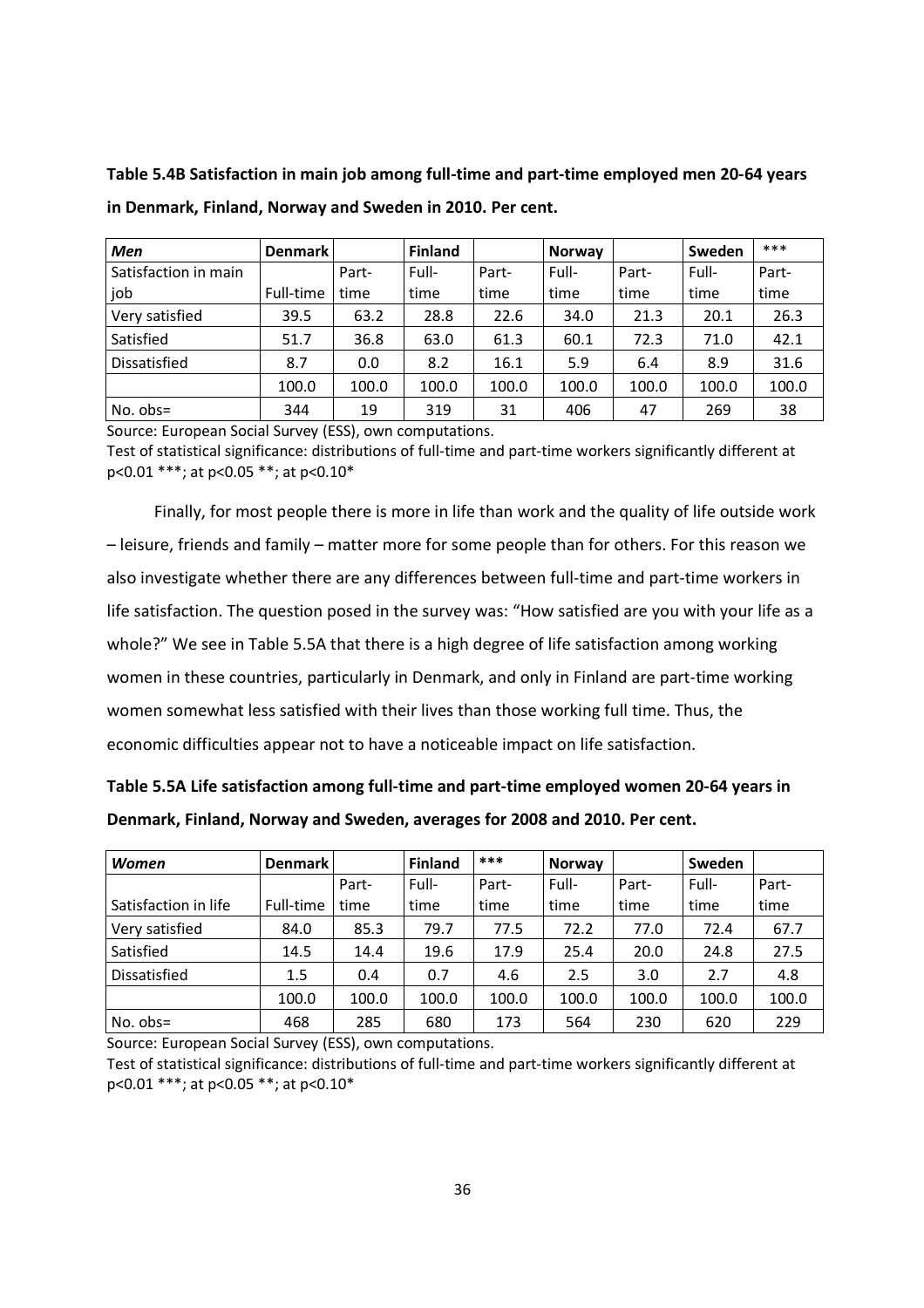In Table 5.5B we observe a similar pattern of high levels of life satisfaction for both groups of employed men, especially among part-time working Danish men. Employed women and men in Iceland seem also to have a high degree of life satisfaction, although the percentage saying "very satisfied" is a bit lower than in the other countries (Table 5.5C).

**Table 5.5B Life satisfaction among full-time and part-time employed men 20-64 years in Denmark, Finland, Norway and Sweden, averages for 2008 and 2010. Per cent.**

| Men                  | <b>Denmark</b> |       | <b>Finland</b> |       | <b>Norway</b> |       | Sweden |       |
|----------------------|----------------|-------|----------------|-------|---------------|-------|--------|-------|
| Satisfaction in main |                | Part- | Full-          | Part- | Full-         | Part- | Full-  | Part- |
| job                  | Full-time      | time  | time           | time  | time          | time  | time   | time  |
| Very satisfied       | 83.9           | 88.3  | 77.0           | 71.6  | 72.9          | 66.3  | 70.1   | 63.5  |
| Satisfied            | 14.8           | 8.3   | 21.2           | 27.0  | 24.0          | 29.6  | 26.4   | 35.1  |
| Dissatisfied         | 1.4            | 3.3   | 1.7            | 1.4   | 3.2           | 4.1   | 3.5    | 1.4   |
|                      | 100.0          | 100.0 | 100.0          | 100.0 | 100.0         | 100.0 | 100.0  | 100.0 |
| $No. obs =$          | 732            | 60    | 805            | 74    | 826           | 98    | 739    | 74    |

Source: European Social Survey (ESS), own computations.

Test of statistical significance: distributions of full-time and part-time workers significantly different at p<0.01 \*\*\*; at p<0.05 \*\*; at p<0.10\*

## **Table 5.5C Life satisfaction among full-time and part-time employed women and men in**

### **Iceland in 2009. Per cent.**

|                            |           | Women     | Men        |           |
|----------------------------|-----------|-----------|------------|-----------|
| I'm satisfied with my life | Full-time | Part-time | Full- time | Part-time |
| Very satisfied             | 59        | 56        | 59         | 59        |
| Satisfied                  | 39        | 42        | 39         | 39        |
| Dissatisfied               |           |           |            |           |
| Total                      | 100       | 100       | 100        | 100       |
| $No. obs =$                | 580       | 573       | 793        | 200       |

Source: Health and wellbeing of the Icelandic population 2009.

Note: In the Icelandic data part-time work is defined as less than 40 hours/week and full-time work as 40 hours/week or more.

#### **6. Concluding discussion**

In this report we have described the labour-market and economic situation of part-time working women and men in the Nordic countries. We began by presenting trends in full-time and parttime work among employed women and men 25-64 years in the Nordic countries for the period 1995-2012. We saw a well-known gender difference; part-time work is much more common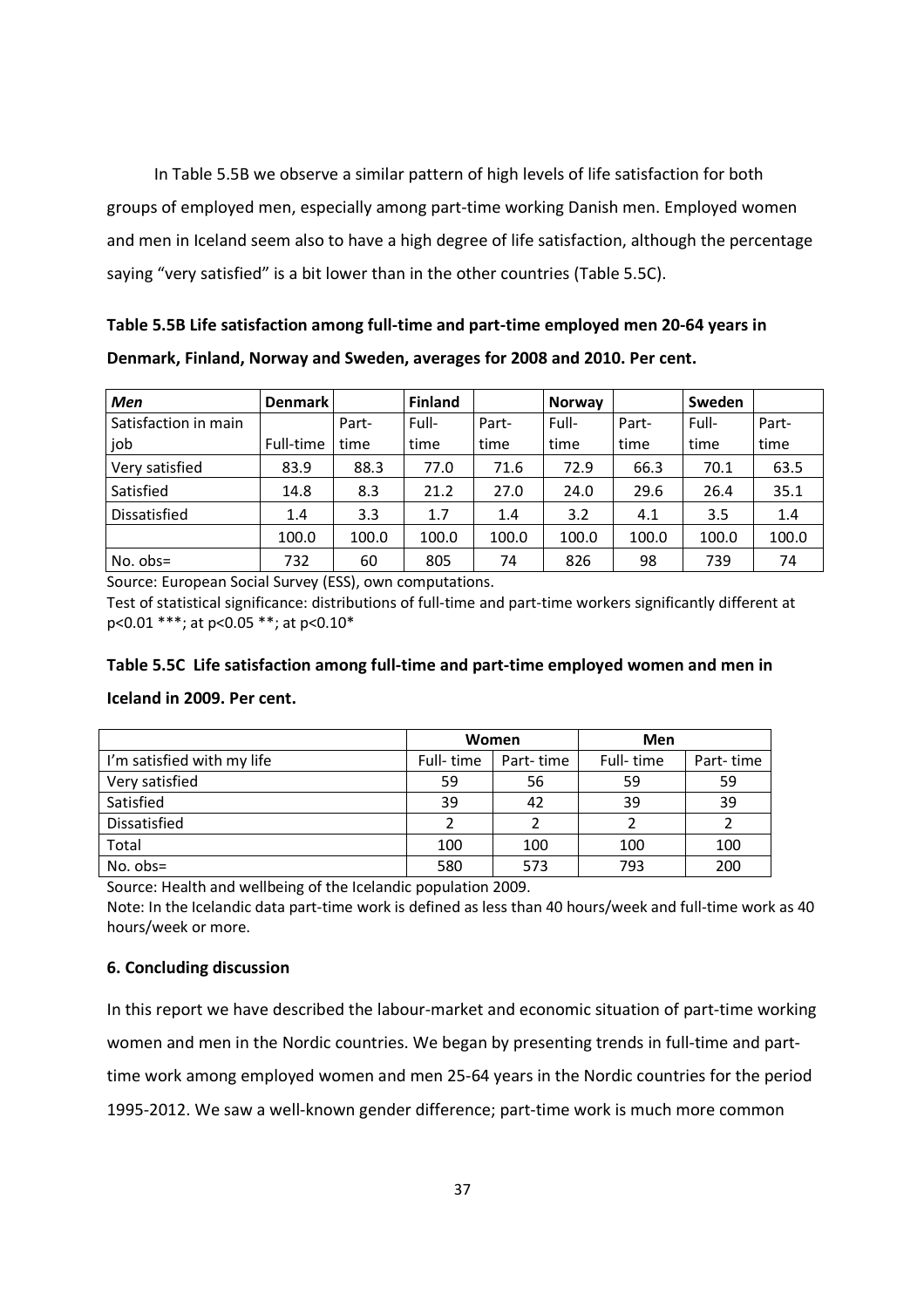among women than among men in all countries and the difference is smallest in Finland. Over these years, the fraction working part time among employed women has declined in all countries, except in Finland. For men, by contrast, the percentages have risen slightly in the last decade and do not vary much across countries as among women. Thus, if the gender difference in part-time work is considered an equality problem, at least it is a decreasing one.

Further, we examined the trends in the fraction working involuntary part time among female and male part-time workers in the same years and found considerable cross-country variations in that fraction, from about 20 per cent in Denmark and Norway to about 30 per cent in Finland and Iceland in 2012. Although part-time work is more common among women than men, we found the fraction of involuntary part-time work to be highly similar. By comparing the percentage working involuntary part time to the national unemployment rate for women and men, respectively, we observed that these trends were closely related. This is interesting as it suggests that involuntary part-time work could be influenced by similar policies as unemployment, for example, measures aimed at improving matching and increasing mobility in the labour market.

Importantly, we studied the impact of part-time work on a long-term economic outcome, namely total pensions, based on a comparison of a couple of typical cases of full-time and parttime workers, the same for all countries. Thus, our typical cases are assistant nurses and elementary school teachers, all born in the same year (1975). Within each occupation there is one woman who works full time all her working life and another one who works part time for ten years but for the remaining years she works full time. Both have two children, born in 2001 and 2003. We--and the national experts for Denmark, Finland, Iceland and Norways--computed and added up all public pensions of the countries, including basic pensions, earnings related public pensions and occupational pensions. The results show that in Finland, Iceland and Sweden the forecasted pensions for the typical part-time worker is about 4-6 per cent lower than those for the typical full-time workers which corresponds roughly to the fewer hours they work over the years. In Denmark and Norway, by contrast, it seems to make very little difference if the individual works part time for ten years, since the typical part-time worker get almost the same pension as the full-time worker (98-99 per cent).

38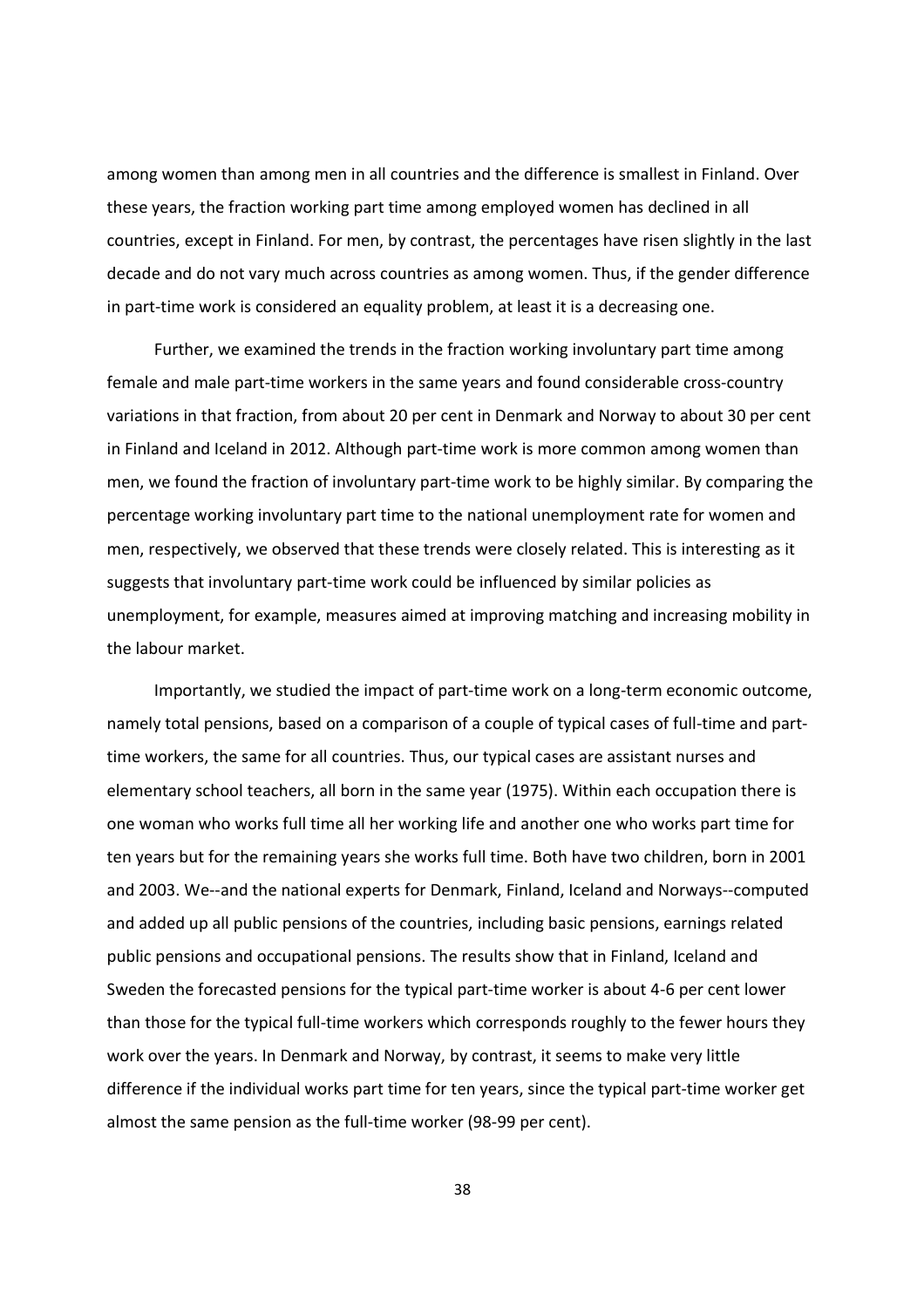Thus, in Denmark and Norway part-time work during the childrearing years is subsidised by other tax payers. In Norway and Sweden childless persons will lose more in terms of future pensions from working part time than those who have children due to the compensation for childrearing.

Furthermore, we investigated how full-time and part-time workers experience their economic situation using ESS-data from 2010. This is interesting since about a quarter of parttime workers are working part time involuntary. First of all, we found that part-time workers tend to report less often than full-time workers that they feel they are paid appropriately, but the difference was not statistically significant. Further, we found the percentage reporting that they feel "comfortable" about household income to be significantly lower among female parttime workers than full-time workers in Denmark and Sweden. The fraction finding it "difficult" was especially high among part-time working women in Finland.

A broader measure of economic difficulties is the question if the respondent has had to manage on a lower household income in the last three years. The results show a significantly higher fraction saying "a great deal" among part-time working women than among those working full time in all countries. Among men there was a similar response pattern.

Job satisfaction is part of the rewards of work and could potentially be influenced by dissatisfaction with pay. When we examined whether there were differences between the two groups of workers in this regard, we saw that between 80 and 90 per cent of both full-time and part-time working women in the four countries report that they are satisfied or very satisfied in their main job. However, there is a somewhat higher fraction saying they are dissatisfied among part-time working women than among those working full time in Finland, Norway and Sweden which is only statistically significant for Norway. Among men we saw a similar pattern; overall a high degree of job satisfaction but a higher percentage reporting that they are dissatisfied among part-time working men in Finland, Norway and Sweden.

In addition, since we observed a higher frequency of reported economic difficulties and a bit lower levels of job satisfaction among part-time workers, it is motivated to investigate whether these circumstances impinge on their overall life satisfaction. The results showed that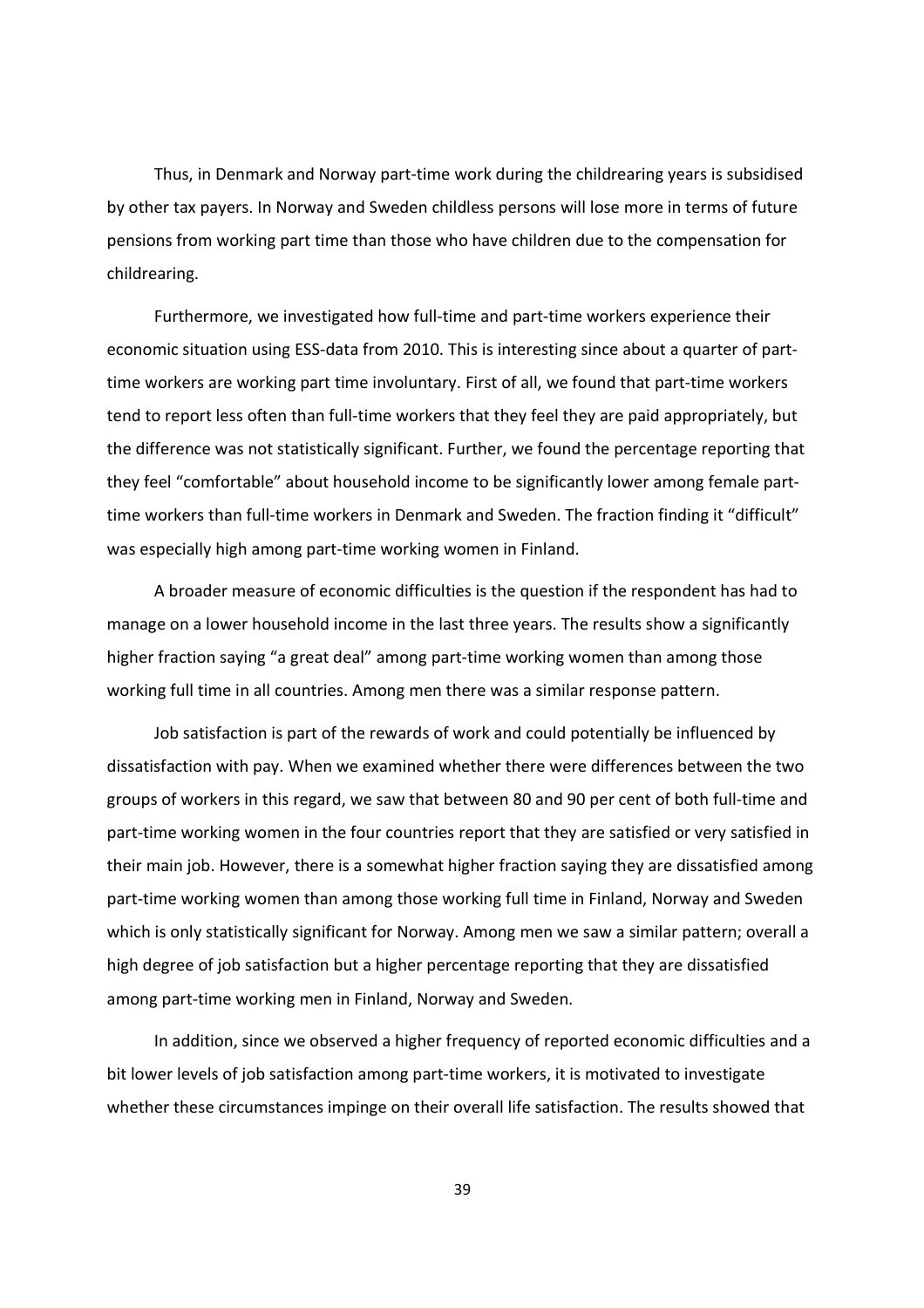there is a remarkably high degree of life satisfaction among both full-time and part-time workers, more than 90 per cent among women as well as men report that they are very satisfied. However, in Finland part-time working women report somewhat more often than those working full time that they are dissatisfied and the difference is statistically significant.

Finally, we would like to point out a couple of important questions that we have touched upon but not been able to answer which could be issues for future research. Thus, it seems vital to get a better understanding of how wages of women and men are affected in the long run by part-time work. Further, it would be interesting to know more about the part-time workers that experience economic difficulties. Asking, for example, what the characteristics of involuntary part-time workers are and who the part-time workers that face difficulties when it comes to household income are.